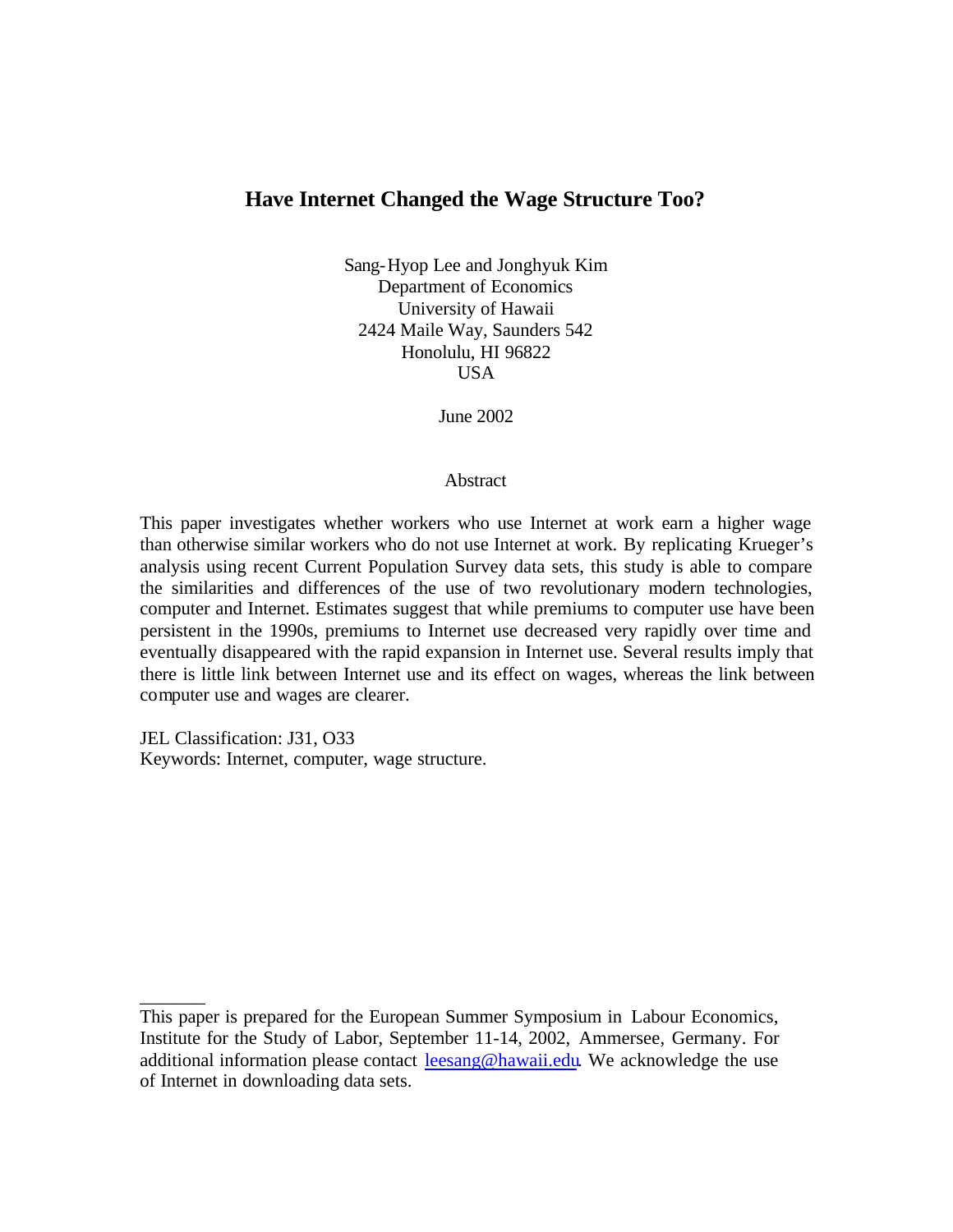"Bigbrother@the.office.com? When the Society for Human Resource Management surveyed human-resource professionals about Internet use in 1997, fewer than 1 percent said their company's productivity had decreased greatly. More than 45 percent said productivity had gone up." *Newswee*k, April 27, 1998.

## I. Introduction

 $\overline{a}$ 

In his influential study, Krueger (1993) finds that workers who use computers on their job earn 10 to 15 percent higher wages than nonusers. Additionally, he found that the expansion of computer use in the 1980s can account for one-third to one-half of the increase in the rate of return to education. However, several studies criticized Krueger's work, in part because he did not control for unobserved heterogeneity in any direct way. For example, DiNardo and Pischke (1997) cast doubt on the literal interpretation of the computer use wage differential as reflecting true returns to computer use. According to them, even the return to pencil use is 13 percent, suggesting that there is substantial  $\mathbf{e}$ lection in the use of *any* office tools.<sup>1</sup>

The Internet revolution may tell us a similar or different story to what previous studies imply. It is theoretically ambiguous whether Internet use can account for the changes in the wages of various types of workers. However, at least two characteristics of Internet use are noteworthy. On one hand, the Internet is a white-collar office tool that requires less skill to use than might be required for any other kind of computer use. The Internet is simply an electronic network of computers. People use it to communicate through e-mail, to obtain information, to purchase products, etc. It would not be surprising to observe that a ballet dancer sends e-mails to her friends or finds information at the

<sup>&</sup>lt;sup>1</sup> Several other studies tried control for the unobserved heterogeneity. Using a unique matched panel data set, Entorf, Gollac, and Kramarz (1999) show that the new technologies users were already better paid before working in these jobs. Their estimates suggest that the wage increase for computer users never exceeds 2 percent, which is far below the cross-section estimates. By using a twin data set, Krashinsky (2000) also argues that the ordinary least squares estimate of the return to computer use is substantially biased upward.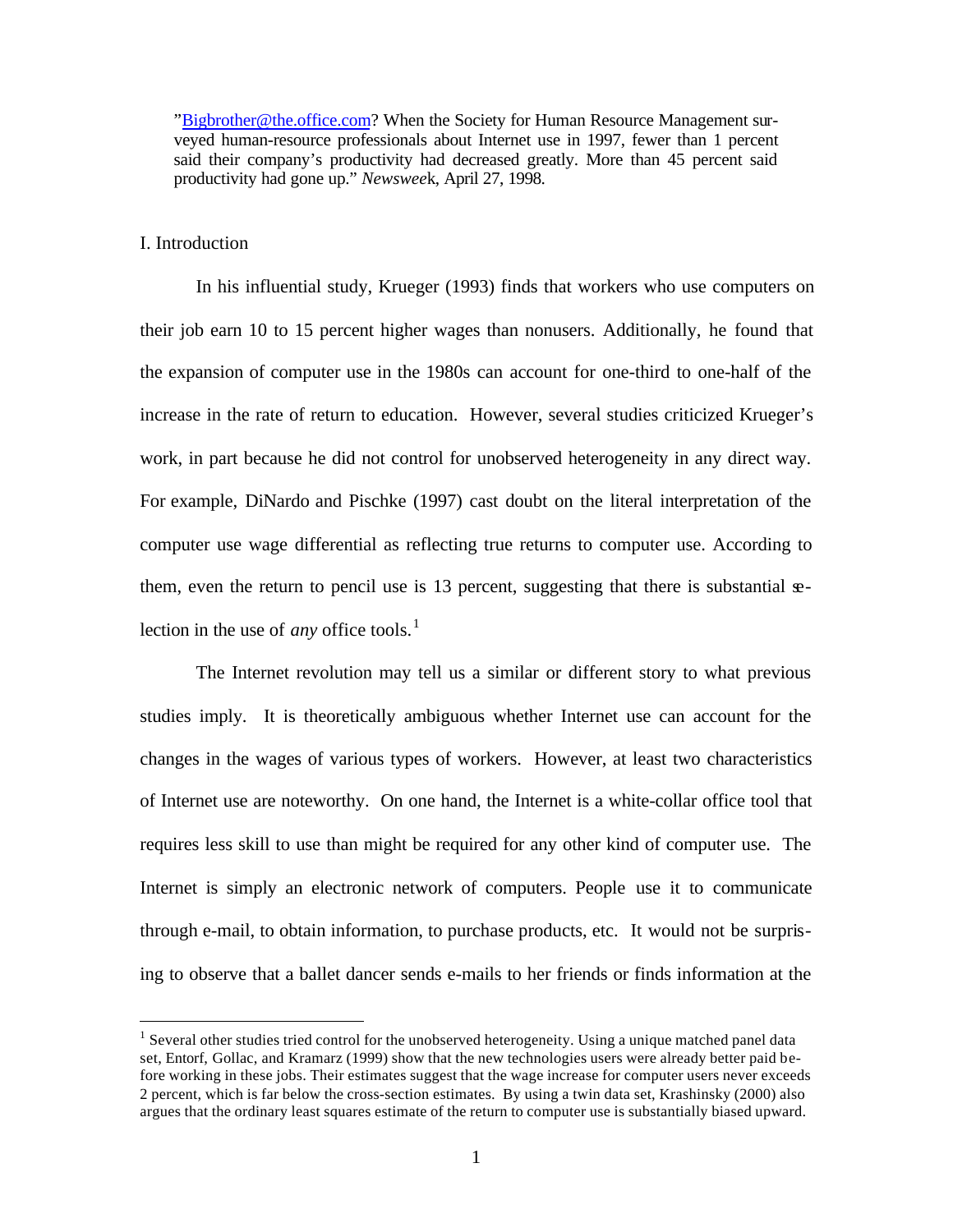website with little knowledge about it. It is hard to believe that using Internet (double clicking) proxies for knowledge or skill. The ballet dancer would not use Internet at work only because it is not needed at work.

On the other hand, the vast use of Internet since mid 1990s provided ample opportunities for business. The Internet has revolutionized the communication and computer world like nothing before. The possible benefits from an Internet-enabled transformation of business organization are enormous. For example, the Internet provides ample scope for cost reduction across all stages of the production process. The Internet can also drastically accelerate speed-to-market by reducing time it takes to transmit. The low cost of expanding a functioning network is a further advantage.<sup>2</sup> Pencils were obviously not as productive as the Internet in the 1990s. While we do not have any priors regarding the degree to which Internet specific technological change is linked to changes in wage structure, we may not totally ignore the possibility that a rent-sharing mechanism exists within a company, which would affect the wage structure.

An interesting question might be, whether, if any, a premium for Internet use is either quantitatively or qualitatively different from that for computer use. In this paper, we replicate Krueger's analysis using recent CPS data sets. Since these data sets include detailed information on both Internet use and computer use, we are able to compare the similarities and differences of the use of two prominent modern technologies. The ordinary least squares (OLS) estimates suggest that workers who use the Internet at work earn 5 to 13 percent higher wages than those who do not use it at work. Results also suggest

 $\overline{a}$ 

 $2^2$  For example, by moving customer service and technical support online, the Cisco Systems, a leading networking equipment vendor, increased productivity by 200-300 percent, resulting in savings of \$125 million in customer costs.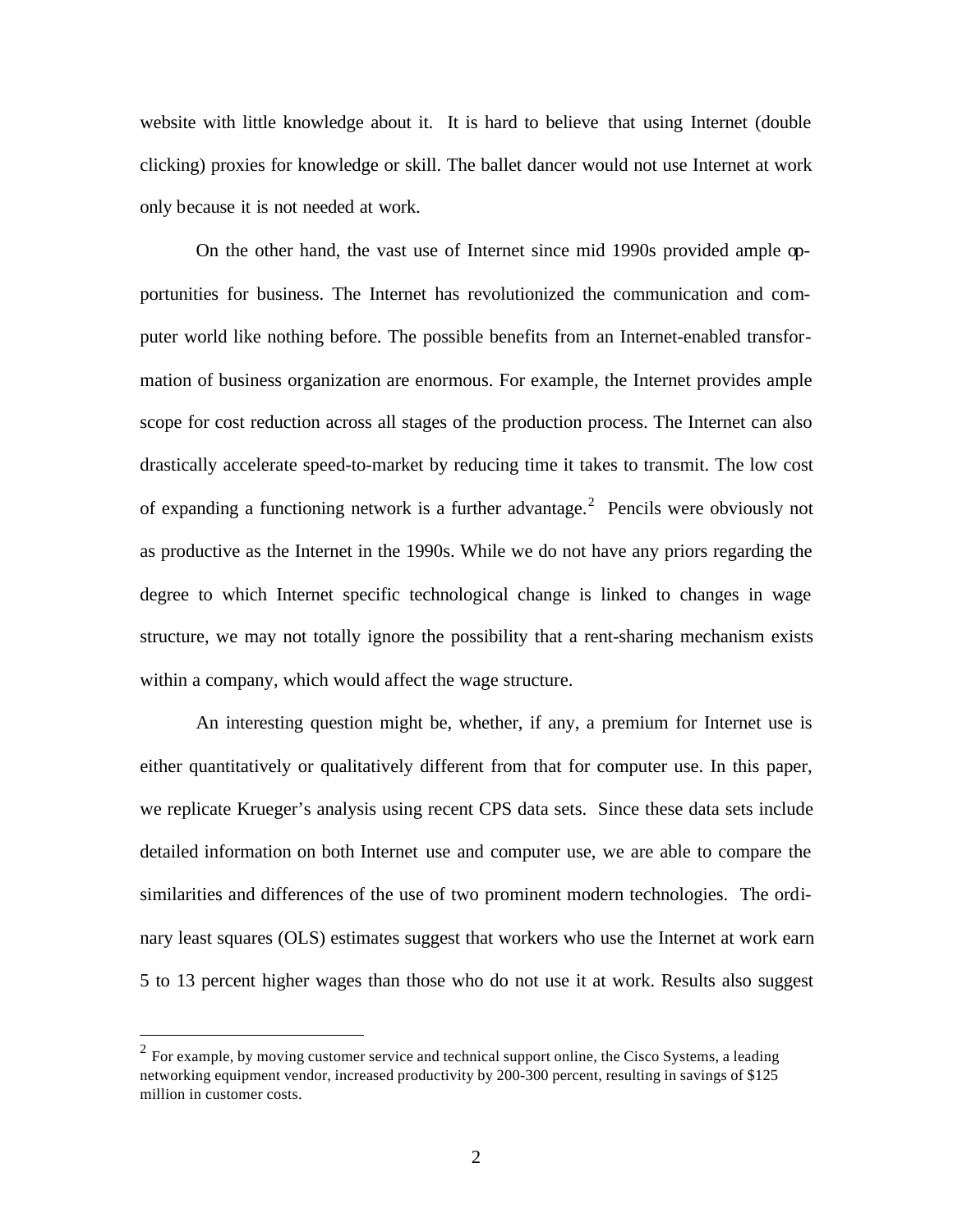that workers who use the Internet for nonproductive activities in the workplace do not have positive premiums.

However, results from several exercises suggest that the return to Internet use is quite different from that to computer use in many aspects. While premiums to computer use found in Krueger has been persistent in the 1990s, premiums to Internet use decreased rapidly in a very short period of time and eventually disappeared with the expansion in Internet technology. Our results also imply that Internet use at work is not the main determinant of earnings, rather it is the Internet use generally. Furthermore, the premium to Internet use, if any, is not larger in the nonunion sector than it is in the union sector. All these result are in stark contrast with those from computer use. Neither Krueger nor this paper controls for individual unobserved heterogeneity in any direct way. However, if selection is important for measuring the return to computer use, we should expect it to be equally important for determining that for Internet use. If the return to computer use is mostly a reflection of unobserved worker heterogeneity, then it would be difficult to explain our results. We find that there is little link between Internet use and its effect on wages, whereas the link between computer use and wages are stronger.

The remainder of the paper is organized as follows. The next section describes the data used in this study. Section III presents our empirical results. The final section discusses the interpretation these results.

#### II. Data and Descriptive Analysis

The analysis in this study relies primarily on data from the Current Population Survey (CPS) conducted in October 1997, December 1998, August 2000, and September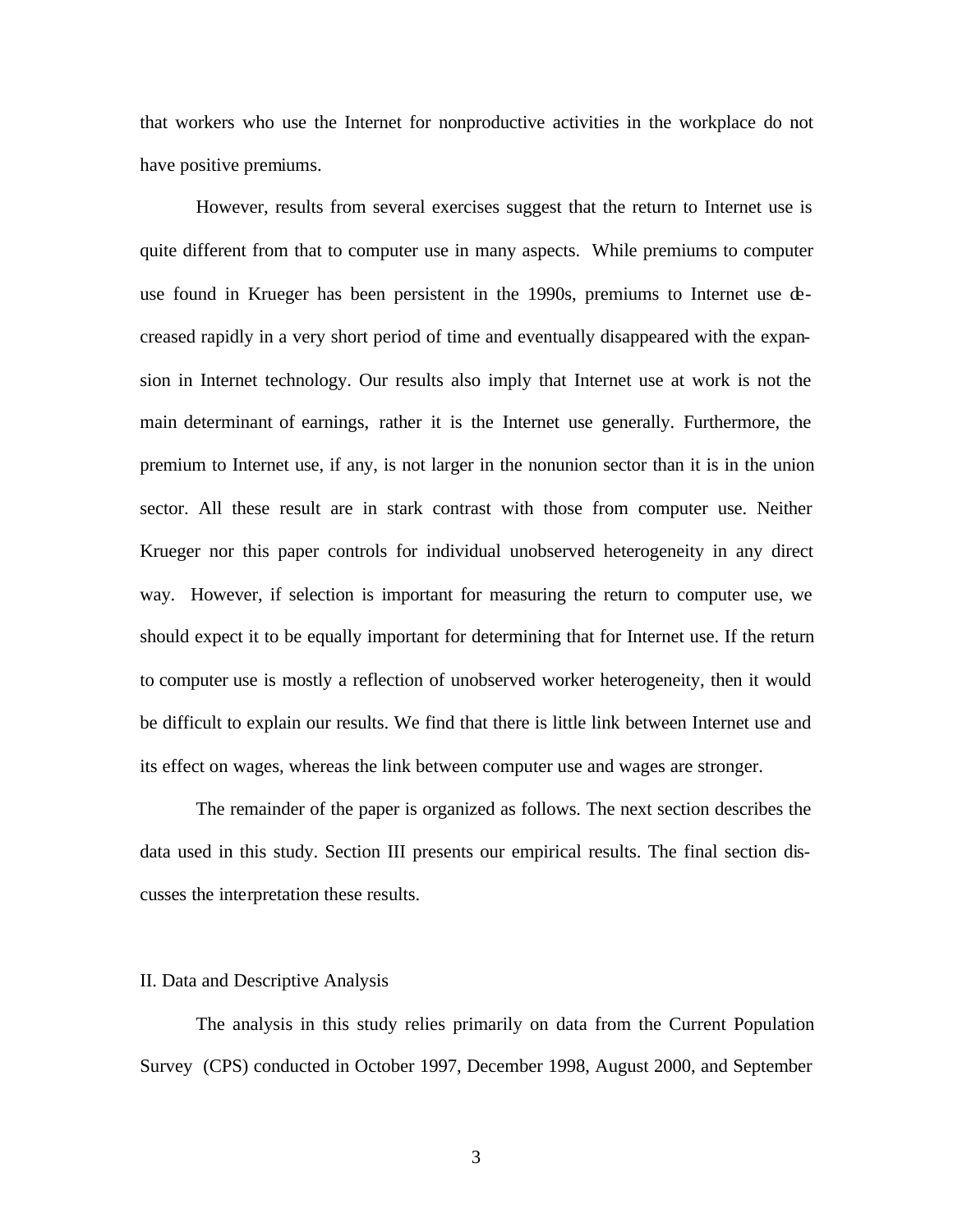2001. The information regarding computer use at work is based on October 1997 and September 2001 surveys, whereas the information of Internet use at work is based on surveys taken in October 1997, December 1998, and August 2000. Only the October 1997 CPS has information on both computer use at work and Internet use at work. However, unlike the 1998 and 2000 surveys, the 1997 CPS has no detailed information on Internet use at various tasks, nor does it have information on Internet use at home, which limit us to use the data set more intensively.

In order to compare the results with that of Krueger, the data set is manipulated in the same way in Krueger. The sample is restricted to individuals between ages 16 and 65. The hourly wage is the ratio of usual weekly earnings to usual weekly hours. Individuals who earned less than \$1.50 per hour or more than \$200 per hour are deleted from the sample. The weekly earnings variable in the 1997 CPS is top-coded at \$1,923, whereas the weekly earnings in the other surveys are top-coded at \$2,884.01. In order to circumvent any problems caused by changes in top-coding over time, we calculated an estimate of the mean log hourly wage for individuals who were top coded in 1998 and assigned it to each individual who was top coded in 1997. This procedure follows a method suggested by Krueger.<sup>3</sup>

Columns (1) through (8) in Table 1 summarize the proportion of workers who use the Internet at work. We also tabulate the proportion of workers who use computer at work for comparison. Between 1997 and 2000, the percentage of workers using the Internet at work increased by about 80 percent from 16 to 29 percent. The increase in Internet use at work during October 1997-December 1998 period is remarkable. We find that Caucasians and highly educated workers are more likely to use the Internet at work than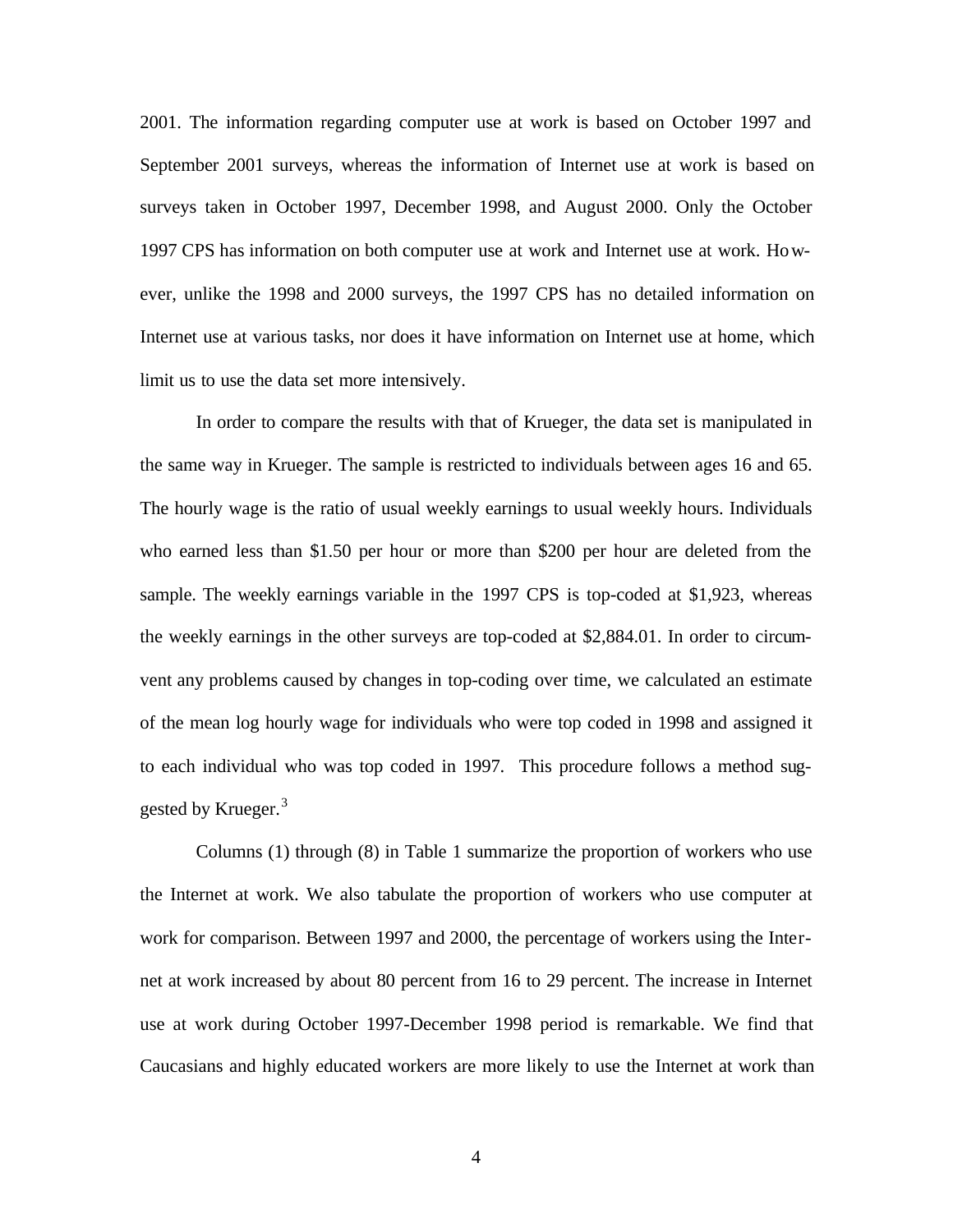African Americans and less educated workers. Full-time and nonunion members are also more likely to use the Internet. However, unlike the case for computer use, there is no clear evidence that women are more likely to use the Internet at work. The most noticeable differences between Internet use and computer use occur when one segregates workers by age. While workers aged 40-54 are more likely to use computers at work than those aged 18-25, younger workers were more likely to use the Internet than older workers since 1998.

The difference between Internet use and computer use can be seen more clearly in columns (9), (10), and (11). These three columns present the percentage of workers using the Internet among workers who use computers. Column (9) is based on information from October 1997 CPS which contains information on both Internet use and computer use at work. Columns (10) and (11) are based on information of Internet use from December 1998 and August 2000 surveys and computer use in October 1997 and September 2001 surveys. Obviously, column (10) overestimates the true value in 1998 and column (11) underestimates the true value in 2000. This is because column (10) expresses Internet use in 1998 as a share of computer use in 1997 and column (11) expresses Internet use in 2000 as a share of computer use in 2001.

The percentage of workers using the Internet at work among those who use computers at work increased from 34 percent in 1997 to 51 percent in 1998, and to about 55 percent in 2000. These three columns show that there is a significant transition in the use of the Internet by groups over time. For example, although women were more likely to use computers than men, men were much more likely to use the Internet at work than women in 1997. In 1997, only 28 percent of women used the Internet at work, suggesting

 $\overline{a}$ 

 $3$  See Appendix A in Krueger (1993) for details.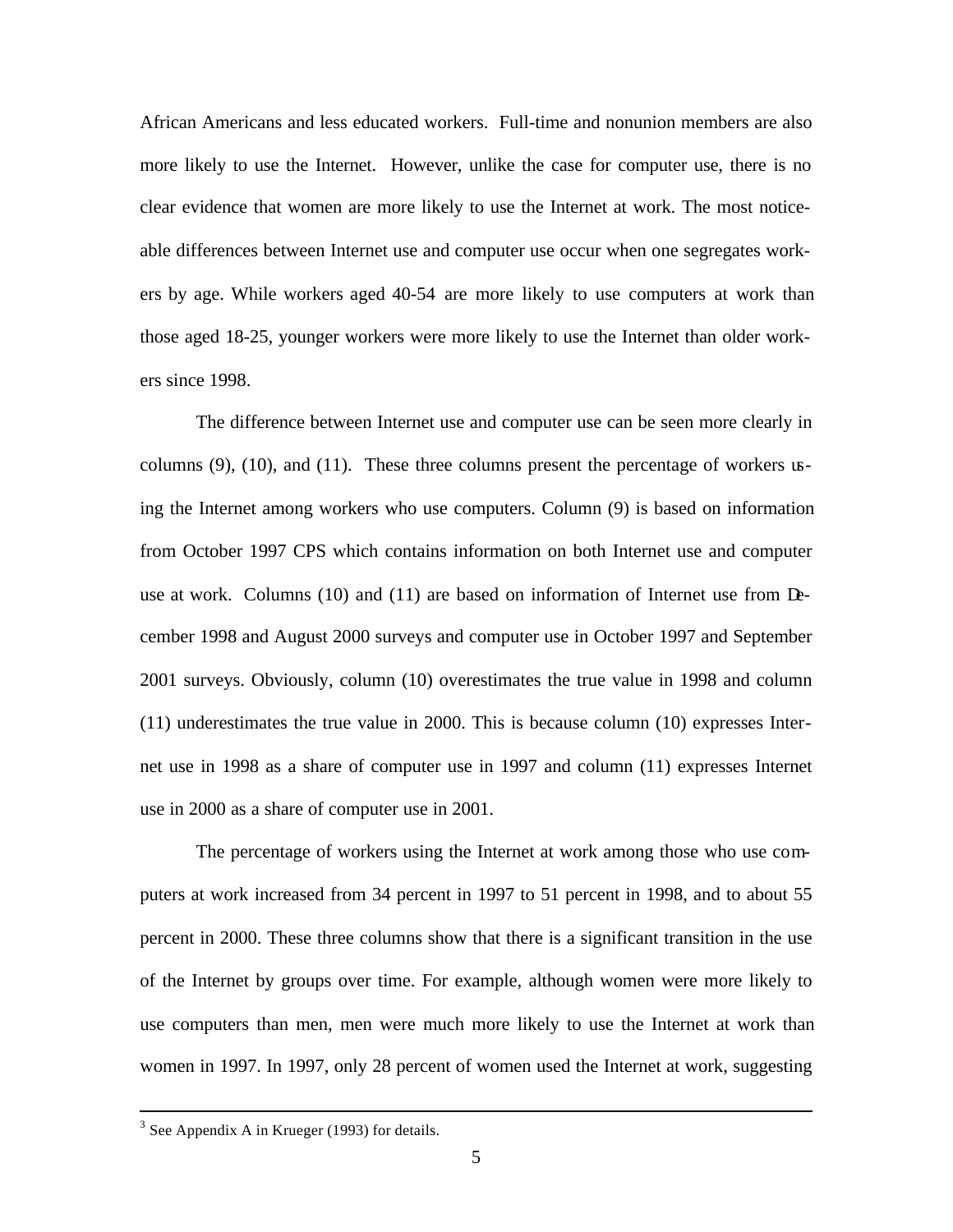that 72 percent of women used computers but did not use the Internet at work. However, the difference in Internet use between men and women has decreased drastically since then. In 2000, there is also almost no difference between Caucasians and African Americans in using the Internet conditional on their use of computers at work. There is also no sizable difference between blue-collar and white-collar workers in using the Internet in 2000, although white-collar workers were more likely to use the Internet at work in 1997. Even part-time workers are not less likely to use the Internet than full-time workers in 2000. All these results suggest that the between group variation in the use of Internet in columns (2) and (3) is mostly due to the between group variation in the use of computers. The data suggests that Internet use inequality was mostly disappeared by 2000, while the computer use inequality remains persistent.

#### III. Internet Use and Wages

#### A. Premium to Internet use over time

Following Krueger, we have used a variety of statistical models to estimate the premiums to Internet use. First, we estimate a log linear wage equation by the ordinary least squares method.

$$
\ln w = x\beta + \gamma I + \varepsilon \tag{1}
$$

where  $x$  represents observed characteristics and  $I$  is a dummy variable that equals one if the worker uses Internet at work. To capture the premium to computer use, we also use a dummy indicator for computer use. Two covariates of our specification are different from Krueger. First, instead of years of schooling, we use four education category variables due to a change in variable definition since 1994. Second, as a result, the potential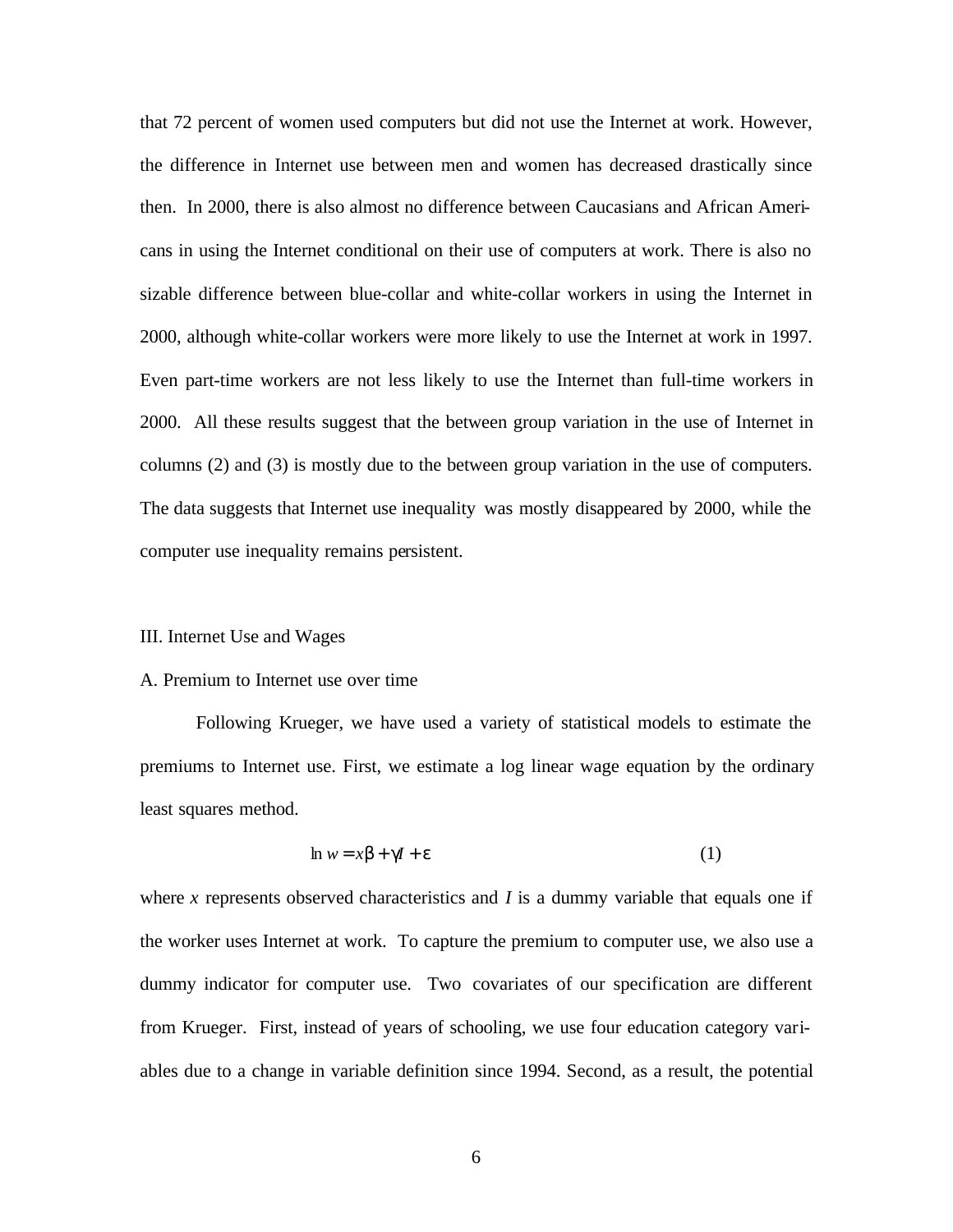experience variable in Krueger is replaced with an age variable. To determine whether this change in specification affects the overall result, we used the October 1989 survey and regress the wage equation first with using years of schooling and potential experience, and then with using the education category variables and age. The results are almost identical, suggesting that using education category variables instead of years of schooling minimally affect the estimated coefficient for Internet use dummy.

Columns (1) through (3) of Table 2 report results of fitting equation (1). In order to distinguish this from an additional payoff associated with Internet use relative to any other type of computer use; we will call the estimates in these columns the *unconditional* wage premiums. The results suggest that workers who use the Internet while on the job receive higher wages than those who do not by 21 percent  $(\exp(0.190) - 1)$  in 1997, 12 percent in 1998, and 9 percent in 2000. These results are all statistically significant at the one-percent significance level. Columns (4), (5), and (6) present estimation results that include a set of eight one-digit occupation dummies. Krueger argues that including  $\infty$ cupation dummies may be inappropriate in the wage regression because computer skills may enable workers to qualify for jobs in higher paying occupations and industries. However, our approach may be justified in the estimation of premiums to Internet use since it is unlikely that Internet skills alone enable workers to qualify for certain jobs. When these dummies are included in the estimation, the Internet use premium decreases to 13 percent in 1997, 9 percent in 1998, and 5 percent in 2000. When we include 45 twodigit occupation dummy variables, the estimated coefficients are 0.114 in 1997, 0.077 in 1998, and 0.045 in 2000 and they are highly significant.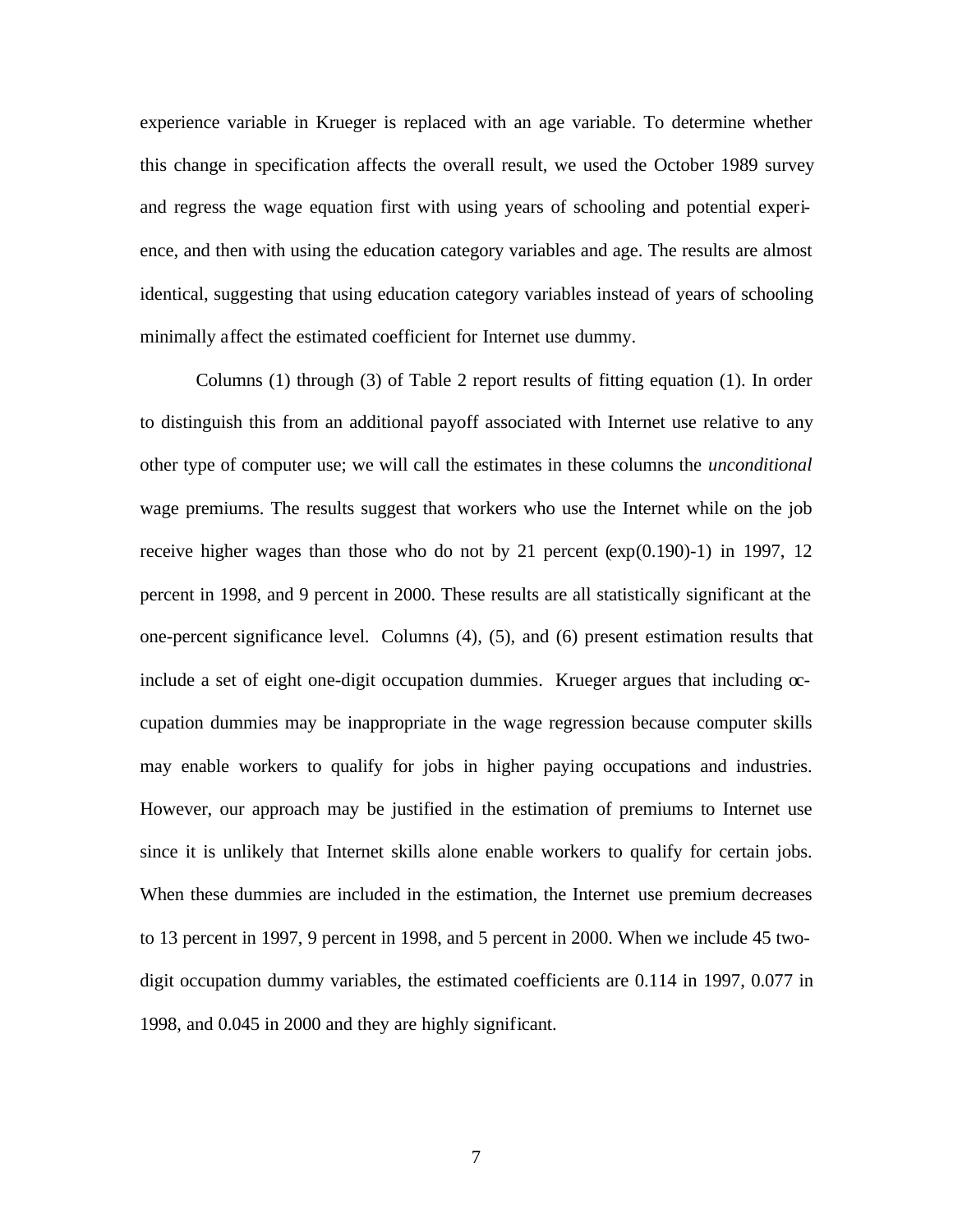In columns (1) through (6), the base category of the Internet use dummy includes two types of workers, those who do not use computers at work and those who use computers at work without using Internet. Since the 1997 CPS contains information on both Internet use at work and computer use at work, we can estimate the coefficients of both Internet use and any computer use. In this case, the coefficients on Internet use should be interpreted as indicating the additional payoff associated with Internet use relative to any computer use. In order to distinguish this from unconditional premium, we name the additional payoff the *conditional* premium. Column (7) presents our results. The results indicate that workers who use the Internet at work receives wages that are 21 percent higher (exp(0.074+0.113)-1) than those who do not use *computers* at work. Krueger shows that in 1989 the most highly rewarded type of computer use was electronic mail. Since Krueger's comparable estimate for the same specification was 24 percent in 1989, we conclude that the reward for using the Internet did not decrease much before 1997.

To extend the results of Krueger, we also estimate the returns to computer use by using 1997 and 2001 data sets. The results are reported in columns (8) and (9) of the table. The earnings differential in hourly pay between workers who use computers on the job and those who do not is 14 percent in 1997 and 11 percent in 2001, suggesting that there is still substantial earnings premium to computer use. Since Krueger's measure is 15 percent in 1984 and 18 percent in 1989, we conclude that there is only a slight decrease in premiums to a computer use between 1984 and 2001. This is in stark contrast with the very rapid decrease in the premium for Internet use.

Although only the 1997 CPS contains information on both Internet use at work and computer use at work, we can still calculate the approximate *conditional* premium to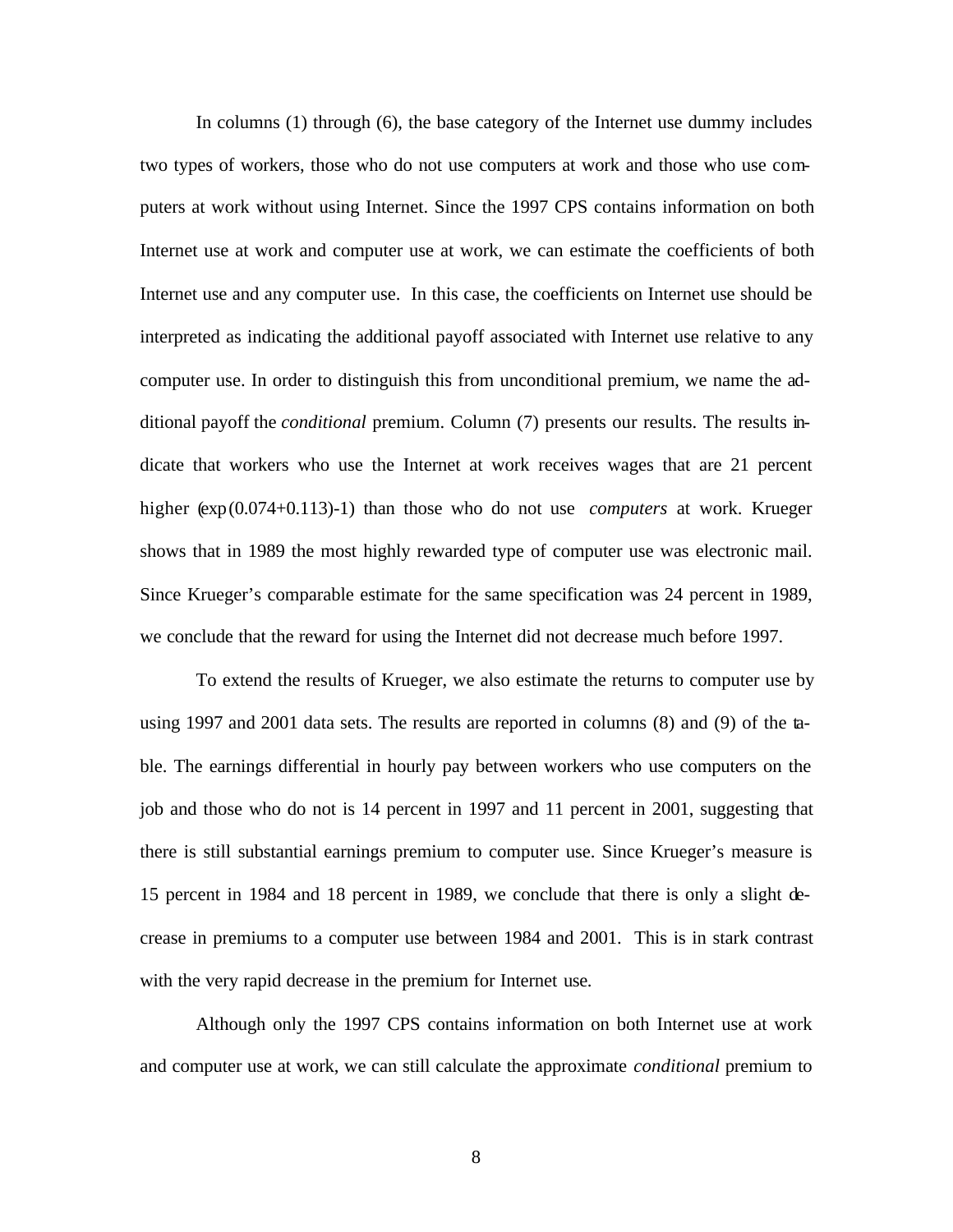Internet use in 1998 and 2000 using the information on unconditional premium and proportion of workers using Internet provided in Table 1 and 2. Again, the unconditional premium is the premium against two types of workers, the premium against those who do not use computers at work and the premium against those who use computers at work without using the Internet. Therefore, the following relationship between the unconditional and conditional wage premiums holds, assuming that there is little interaction between dummy indicators and the other variables in equation (1).

$$
\gamma_u^I = (\gamma_c^{I/C} + \gamma_c^C) * \frac{1 - P(C)}{1 - P(I)} + \gamma_c^{I/C} * \frac{P(C) - P(I)}{1 - P(I)}
$$
 or (2)

$$
\gamma_c^{I/C} = \gamma_u^I - \gamma_c^C * \frac{1 - P(C)}{1 - P(I)}\tag{2'}
$$

where  $\gamma_u^I$  is the unconditional Internet premium,  $\gamma_c^{I/C}$  conditional Internet premium,  $\gamma_c^C$ premium to any (general) computer use, *P(C)* proportion of workers using computers at work, and *P(I)* is the proportion of workers using Internet at work. If everybody uses computer  $(P(C) = 1)$ , then  $\gamma_u^I$  is equal to  $\gamma_c^{I/C}$ . If everyone who uses computers also uses the Internet at work  $(P(C) = P(I))$ , then  $\gamma_u^I$  is equal to  $\gamma_c^C$ , and  $\gamma_c^{I/C}$  equals zero.

Equations (2) and (2)' clearly show that the conditional Internet premium,  $\gamma_c^{I/C}$ ,

decreases if  $\gamma_u^I$  decreases,  $\gamma_c^C$  increases, or  $1 - P(I)$  $1 - P(C)$ *P I P C* −  $\frac{-P(C)}{P(C)}$  increases. Our results show a huge

decrease in  $\gamma_u^I$ , rapid increase in  $1 - P(I)$  $1 - P(C)$ *P I P C* −  $\frac{-P(C)}{P(C)}$ , and little change in the return to computer

use.<sup>4</sup> Assuming that  $\gamma_c^C$  is 0.1 in both 1998 and 2000, and using the value of *P(C)* in

 $\overline{a}$ 

<sup>&</sup>lt;sup>4</sup> Since the unconditional return to computer use has changed very little during the 1997-2001 period (from 0.129 to 0.102), we can also conjecture that the conditional return to computer use since 1997 (0.113) changed a little.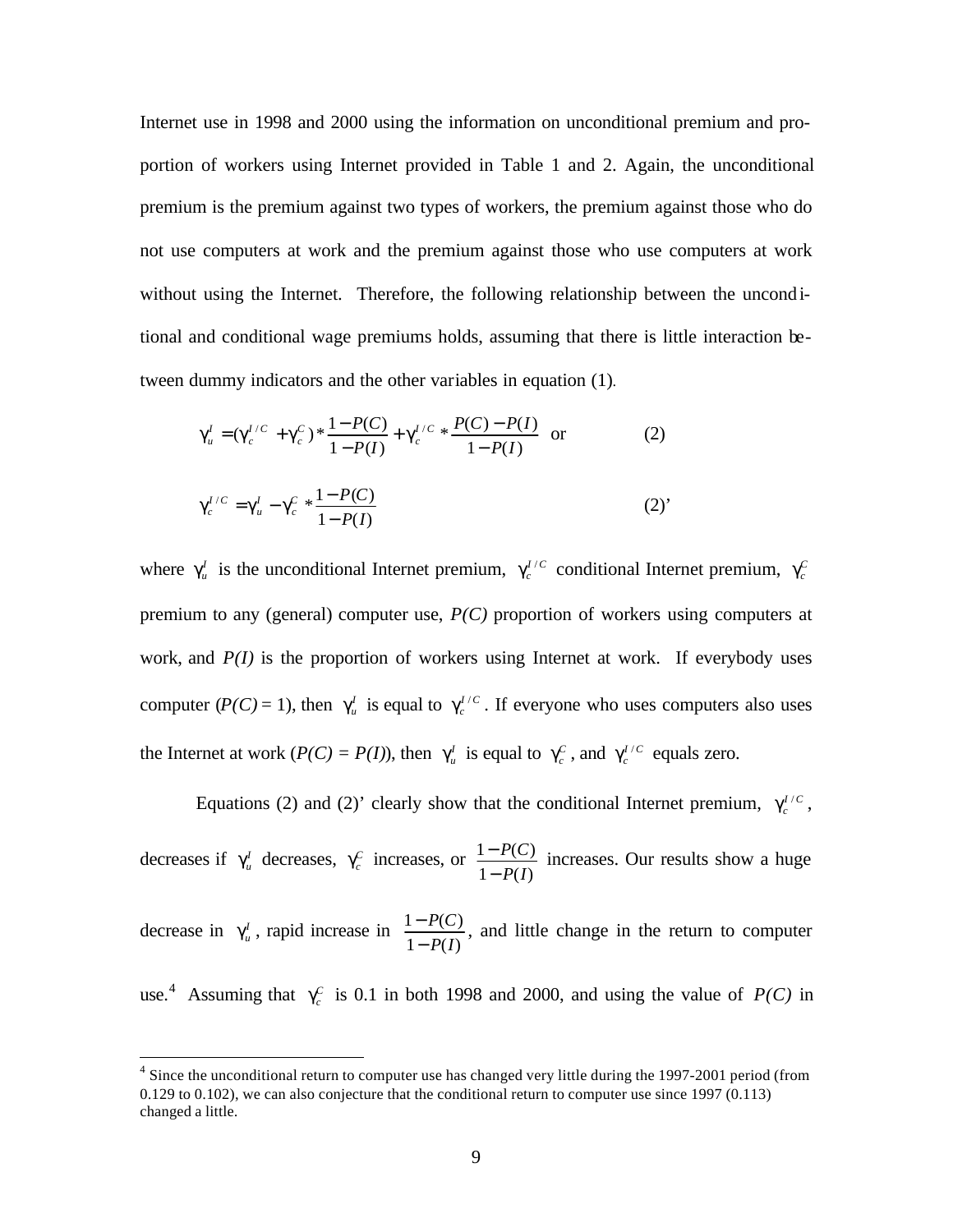1997 and 2001, the calculated conditional premium to Internet use never exceeds 2 percent in 1998. Considering that the calculated  $\gamma_c^c$  is overestimated for 1998 and underestimated for 2000, we also used much more conservative numbers for  $1 - P(I)$  $1 - P(C)$ *P I P C* −  $\frac{-P(C)}{P(D)}$  and  $\gamma_u^I$ . The calculated conditional premium to Internet use never exceeded 3 percent in 1998. In both cases, the calculated conditional premium to Internet use is zero in 2000.

The results imply that the estimated reward for using the Internet, whether unconditional or conditional, decreased very rapidly between 1997 and 2000. This is in contrast to the very slow decrease in the returns to computer use during the much longer period of time. In particular, the conditional premium to Internet use, the additional payoff associated with Internet use relative to any computer use, has completely disappeared since 1997, while the premiums to computer use changed little. This result suggests that the premium to Internet use since 1998, if any, is entirely due to the premium to general computer use.

These results may be closely related with the rapid expansion of Internet technology. Krueger argues that the higher premium to e-mail use in 1989 probably reflects the fact that e-mail was first introduced to higher paying or high-ranking jobs. In fact, less than 6 percent of workers used e-mail at work in  $1989$ .<sup>5</sup> We have also observed a high degree of inequality between workers in using Internet at work until 1997, but the inequality by groups has disappeared by 2000. This strongly implies that a substantial portion of the 1997 Internet premium might be due in part to the fact that Internet use was

 $\overline{a}$ 

<sup>5</sup>Although the Internet and e-mail protocols were born in 1960s, it was not until 1989 that the first relay was made between a commercial e-mail carrier and the Internet. The Gopher and World-Wide Web was first released in 1991 (source: Hobbe's Internet timeline v5.6 http://www.zakon.org/robert/internet /timeline).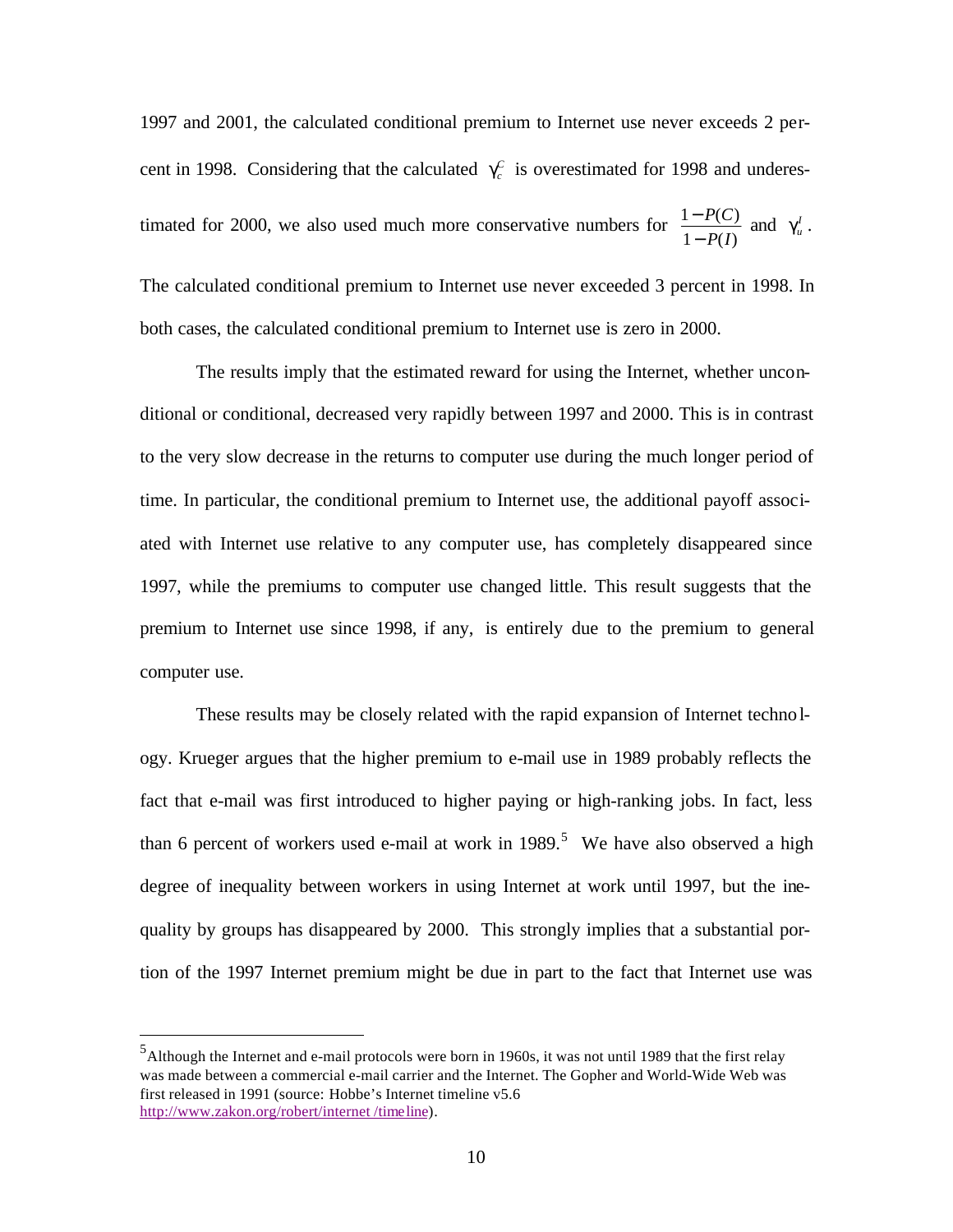not universal in 1997 and was instead often limited to selected workers, high-ranking or high paying workers. Krueger also argues that, given the substantial expansion in the supply of workers who have computer skills between 1984 and 1989, the absence of a decline in the wage differential for computer use suggests that the demand for workers with computer skills may have shifted out as fast as the outward shift in the supply of computer-literate workers. Since possession of Internet skills is not as scarce as those for specific computer skills, the rapid expansion of Internet technology removed the premiums attached to it.

As an alternative approach to measuring the payoff to Internet use, this study also estimates the relationship between the growth in wages and the growth in Internet use at the occupational level, following Krueger. The idea is that, while the characteristics of workers and employers in an occupation are likely to change slowly over time, some occupations might have adapted to Internet very quickly during the period. Specifically, we used the 1997 and 2000 CPSs to calculate the proportion of workers who use the Internet at work for three-digit occupations, and also calculated the mean log wage for the same set of occupations. We then regressed the change in the mean log wage on the change in Internet use. The coefficient estimates, with standard errors in parentheses, are as follows:

$$
\text{Between 1997 and 1998:} \quad \Delta \overline{\ln w}_j = 0.028 + 0.092 \Delta \overline{I}_j
$$
\n
$$
(0.009) \quad (0.060) \qquad \text{R}^2 = 0.006
$$

Between 1998 and 2000:  $(0.007)$   $(0.056)$   $R^2 = 0.001$  $\Delta$ ln *w j* = 0.002 + 0.038 $\Delta I$  *j*  $2 =$ 

where  $\Delta \overline{\ln w}$  is the growth in mean log hourly earnings in occupation j and  $\Delta I_j$  is the growth in the proportion of workers who use Internet at work in occupation j. The equa-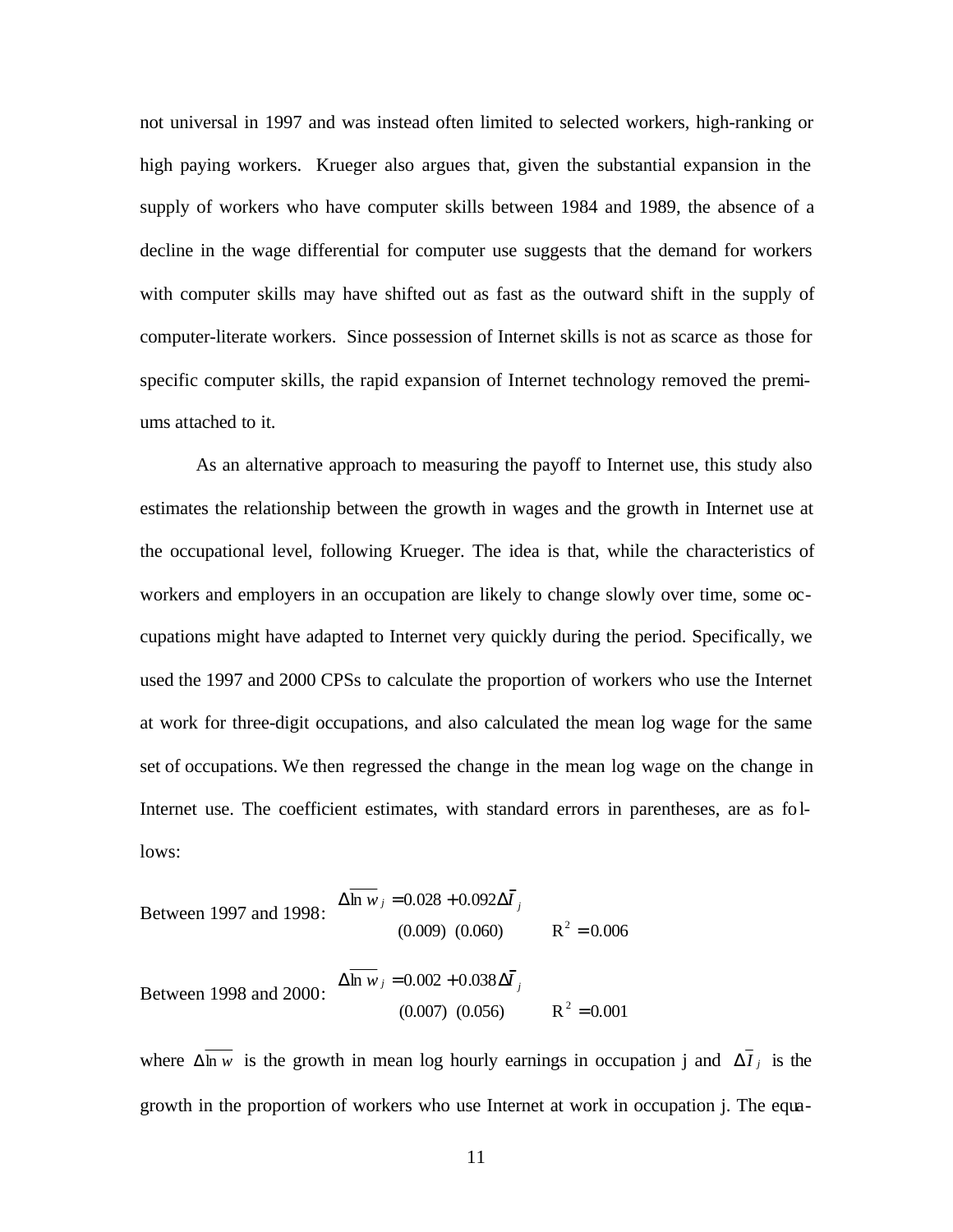tions are estimated by weighted least squares, using the number of workers in occupation j in base years as weights.

The results provide no evidences supporting the notion that Internet growth is positively related with wage growth in occupation during the period of 1997-2000, particularly between 1998 and 2000, which is consistent with our previous findings. In order to compare the results with that of computer use, we also regressed the change in mean log wage on the change in computer use during the 1997-2001 period. The coefficient estimates, with standard errors in parentheses, are

$$
\text{Between 1997 and 2001:} \quad \Delta \overline{\ln w}_j = 0.051 + 0.098 \Delta \overline{C}_j
$$
\n
$$
(0.007) \quad (0.049) \qquad \mathbf{R}^2 = 0.011
$$

In contrast to the results of Internet use, this result indicates that computer growth is significantly and positively associated with wage growth in occupation. If an occupation moved from no computer use in 1997 to 100 percent computer use in 2001, wages are estimated to rise by 9.8 percent. This figure is also very close to the return to computer use in Table 2. All these evidences are consistent with what Table 2 suggests.

## B. Specific Internet tasks

The 1998 and 2000 surveys asked workers what tasks they use Internet for. Respondents were allowed to indicate multiple tasks. Table 3 presents estimates of the coefficients on the specific Internet tasks for wage regression. We use the specification in Table 2 including eight one-digit occupation dummies. The regression includes a dummy variable that equals one if the individual used the Internet for any task in addition to dummy variables for specific tasks. Thus, the coefficients on the specific tasks should be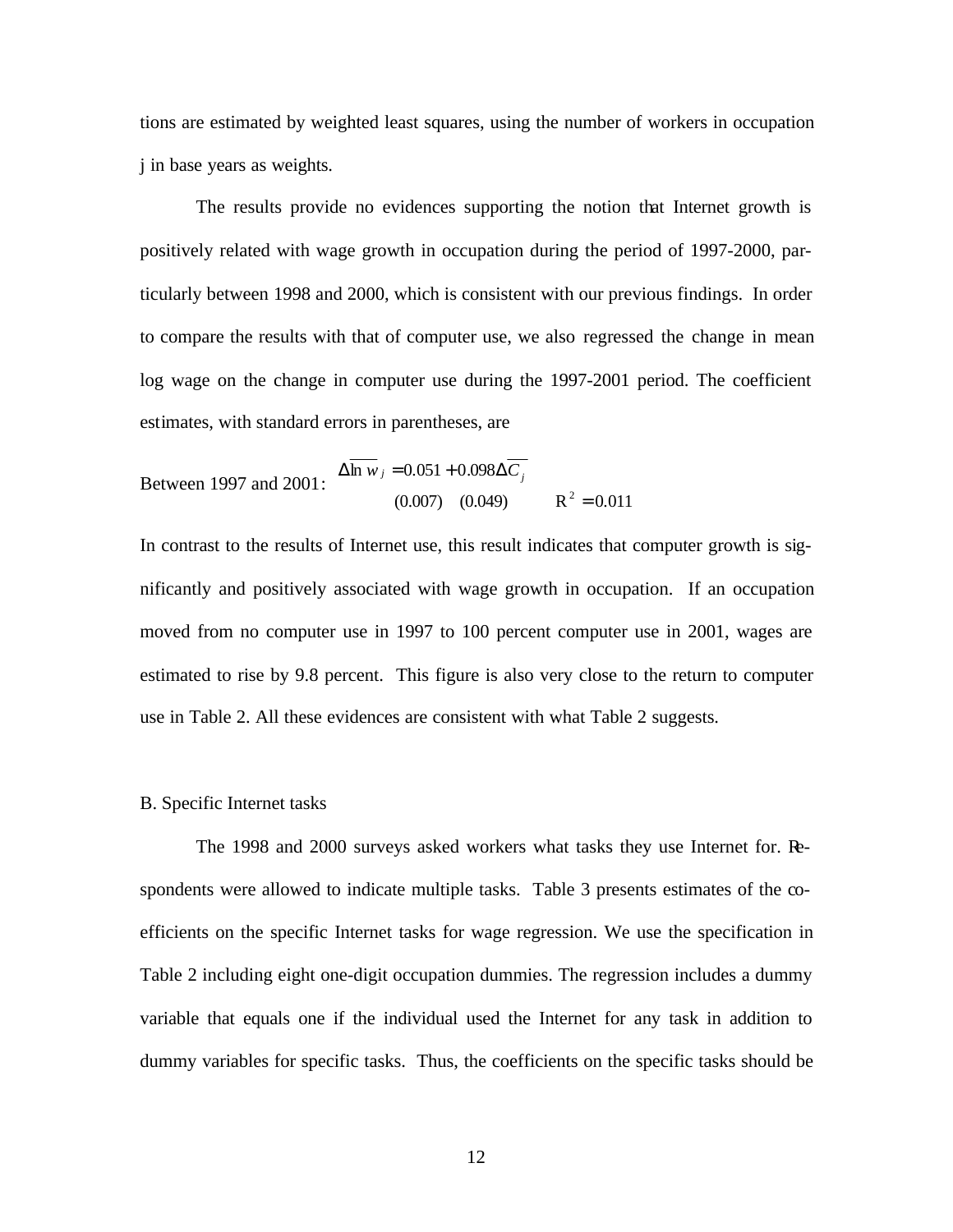interpreted as indicating the additional payoff associated with a specific task relative to any Internet use at all.

The result shows that the most highly rewarded task Internet are used for job related use. On the other hand, the results show a negative premium for individuals who use Internet for taking school courses and job search. The negative coefficients on Internet use exceed the positive coefficient for using Internet. However, the negative premium to Internet use for taking school courses and job search at work may, as the tasks themselves imply, simply represent workers' unobserved characteristics.

# C. Employer characteristics

As Krueger argues, it is highly possible that characteristics of employers are correlated with the provision of computers and Internet and the generosity of compensation. Such a relationship exists in rent-sharing model, in which employees are able to capture some of the return to the employer's capital stock. In order to explore this issue, we first include 48 two-digit industry dummies as well as 45 two-digit occupation dummies in a model, followed by Krueger. The estimated Internet use wage differential is 0.101 in 1997, 0.075 in 1998, and 0.039 in 2000, suggesting that inclusion of the industry dummies barely affects the results.

We have also estimated the model separately for union and nonunion workers. The results are presented in Table 4. In this table, we do not include eight one-digit occupation dummies to make it comparable to Krueger's estimates. The premium for Internet use is about 8 percent in the union sector and 23 percent in the nonunion sector in 1997. Thus, this result is similar to Krueger's estimates for computer use in 1989, in the sense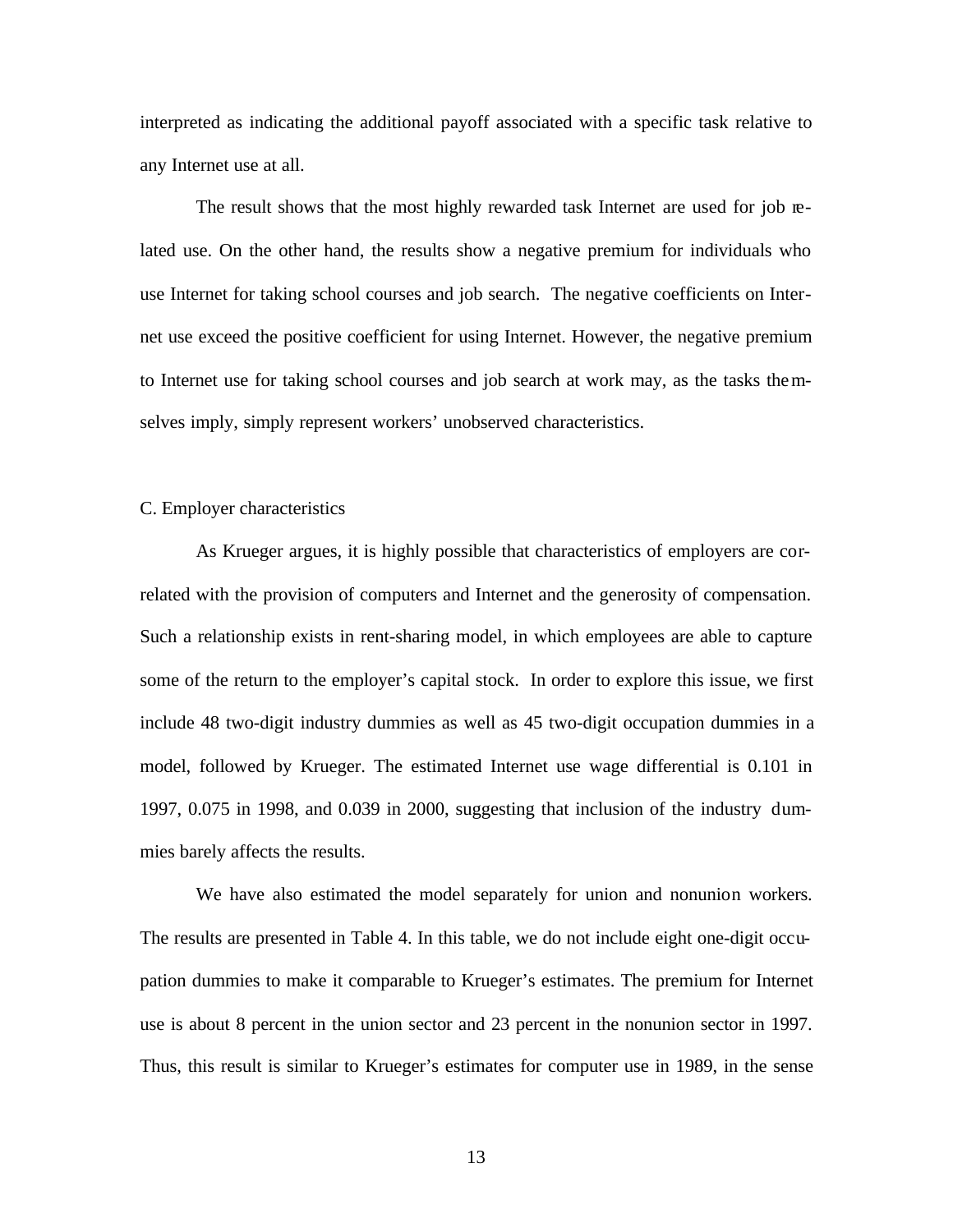that the premium to Internet use is also much higher in the nonunion sector. Including both Internet and computer use dummies does not change the result qualitatively. Krueger argues that this finding for computer use is consistent with the notion that unions compress skill differentials (Card, 1991). Since unions tend to reduce all types of dispersion of earnings among workers, such as wage differentials between white-collar and blue-collar workers and between white and black workers (DiNardo et. al. 1997; Peoples Jr. 1994), our results are not surprising given the fact that the Internet might have been used by selected workers in 1997.

However, the results are quite different when we estimate the model by using the 1998 and 2000 surveys. The premium to Internet use is, if any, slightly higher in the union sector than in the nonunion sector in both 1998 and 2000. This is contrary to the estimated premiums to computer use of 2000 survey as well as Krueger's estimate of 1989 survey. If Internet use is a skill and unions are believed to compress skill differentials, it is difficult to explain why the premium to Internet use is not larger in the union sector than it is in the nonunion sector when the return to computer use is much larger in the nonunion sector than it is in the union sector. This result is also consistent with our findings of the rapid expansion of Internet use and the disappearance of inequality in Internet use associated with it. In fact, the slightly higher Internet use premium in the union sector during the 1998-2000 period suggests that the Internet use premium found in the year 1998 and 2000, although small, could be a result of employees capturing their respective firm's capital rents rather than a return to a skill.

D. Internet use at home and at work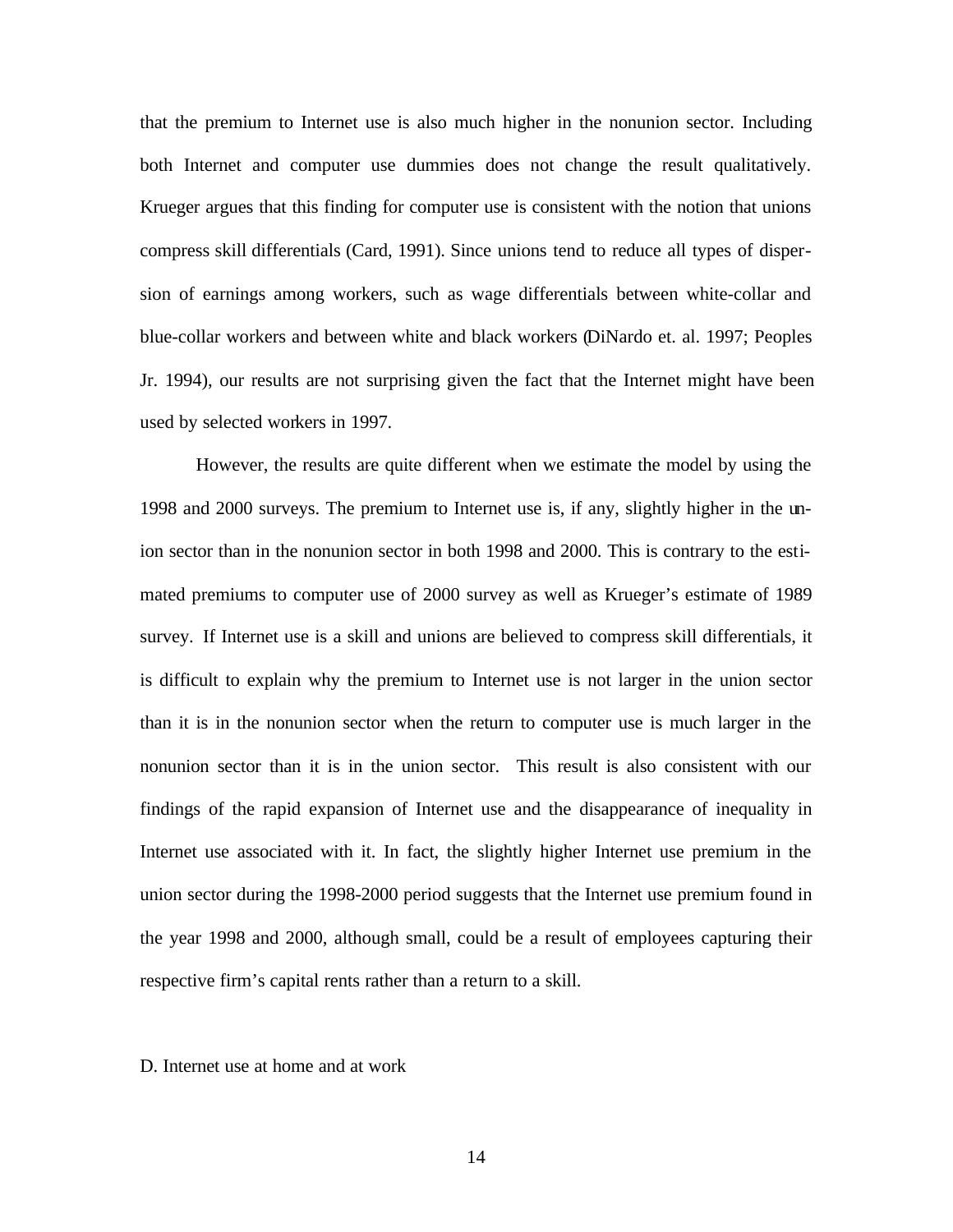The December 1998 and August 2000 CPS surveys collected information on Internet use at home as well as work. The October 1997 and September 2001 CPSs collected information on computer use at home as well as work, allowing us to compare Internet use premium to computer use premium. Following Krueger, we estimate the following wage equation:

$$
\ln w = x\beta + \gamma_w I_w + \gamma_h I_h + I_w I_h \delta + \varepsilon \tag{3}
$$

where  $I_w$  is a dummy that equals one if a worker uses Internet at work and zero otherwise, *Ih* is a dummy variable that equals one if a worker uses Internet at home and zero otherwise, and *IwIh* is an interaction term between Internet use at home and at work.

Krueger argues that workers' unobserved characteristics that are associated with computer use at home might be also related with computer use at work. By the same token, although the relationship is not as clear as in the case of computers, controlling for whether workers use Internet at home would capture some of the unobserved heterogeneity that is correlated with Internet use at work. For example, workers with high earnings capacity may use the Internet at both home and work. On the other hand, there simply might be a positive correlation between the tendency to use the Internet and unobserved earnings capacity.

Table 5 presents OLS estimates of equation (3). These results are striking because they imply that the main determinant of the earnings differential is Internet use in general rather than on the job Internet use. For example, in 1998, individuals who used the Internet at work earned 12.5 percent more than those who did not use the Internet at all, whereas individuals who used Internet at home earned 10.1 percent more than those who did not use Internet at all. Thus, the earnings differential between Internet use at home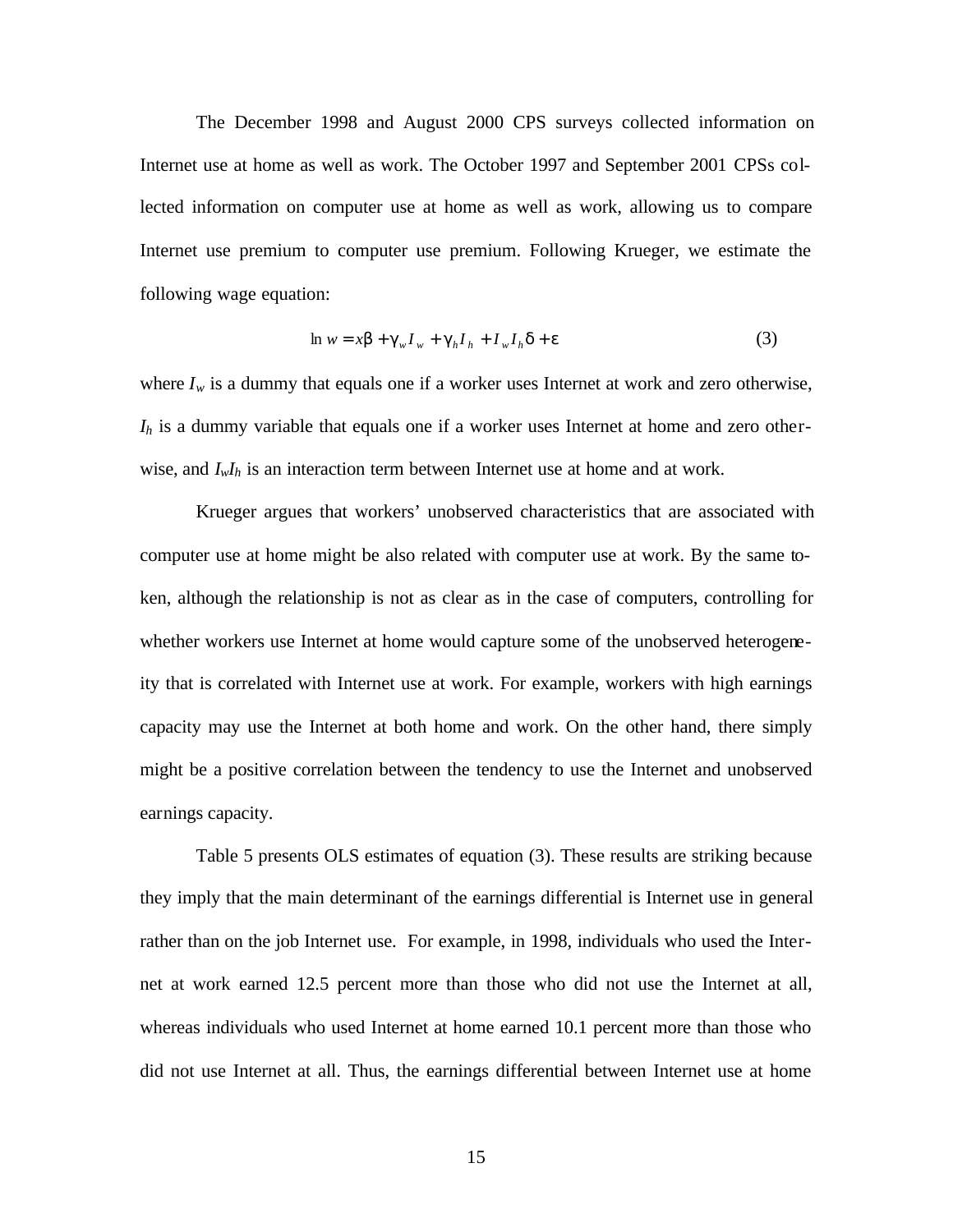and Internet use at work is only 2.4 percent and it is statistically insignificant. In 2000, there is no sizable difference between Internet use at work and Internet use at home. However, even as late as 2001, individuals who used a *computer* at work earned 12.9 percent more than those who did not use computer at all, whereas individuals who used a computer at home earned only 6.1 percent more than those who did not use computer at all. That is, Internet use at work is in fact workers' characteristics that are main determinant of earnings and associated with Internet use generally. Again, this result is contrary to that of computer use at work.

#### E. Internet use and returns to schooling

This section examines the effect of computer use on returns to education. For this purpose, we re-estimate the wage equation first including both the Internet and education variables and then without them. Since our education variable is made up of 4 categorical variables, interpreting the result is not straightforward. In order to make it easy to interpret the results, we now categorize the education group into two groups: individuals with at least some college and those without. We did a similar estimation for the effects of computer use.

Table 6 presents the results. It shows that the return to college education decreased by one-half of a point between 1997 and 2000 if the Internet use dummy is not included in the equation. If the Internet dummy is included in the equation, the return to college education decreases by 0.6 point, so a 20 percent of decrease in the return to college education can be attributed to the expansion in Internet use. That is, the Internet led to *decrease* in the return to college education, rather than increase in it.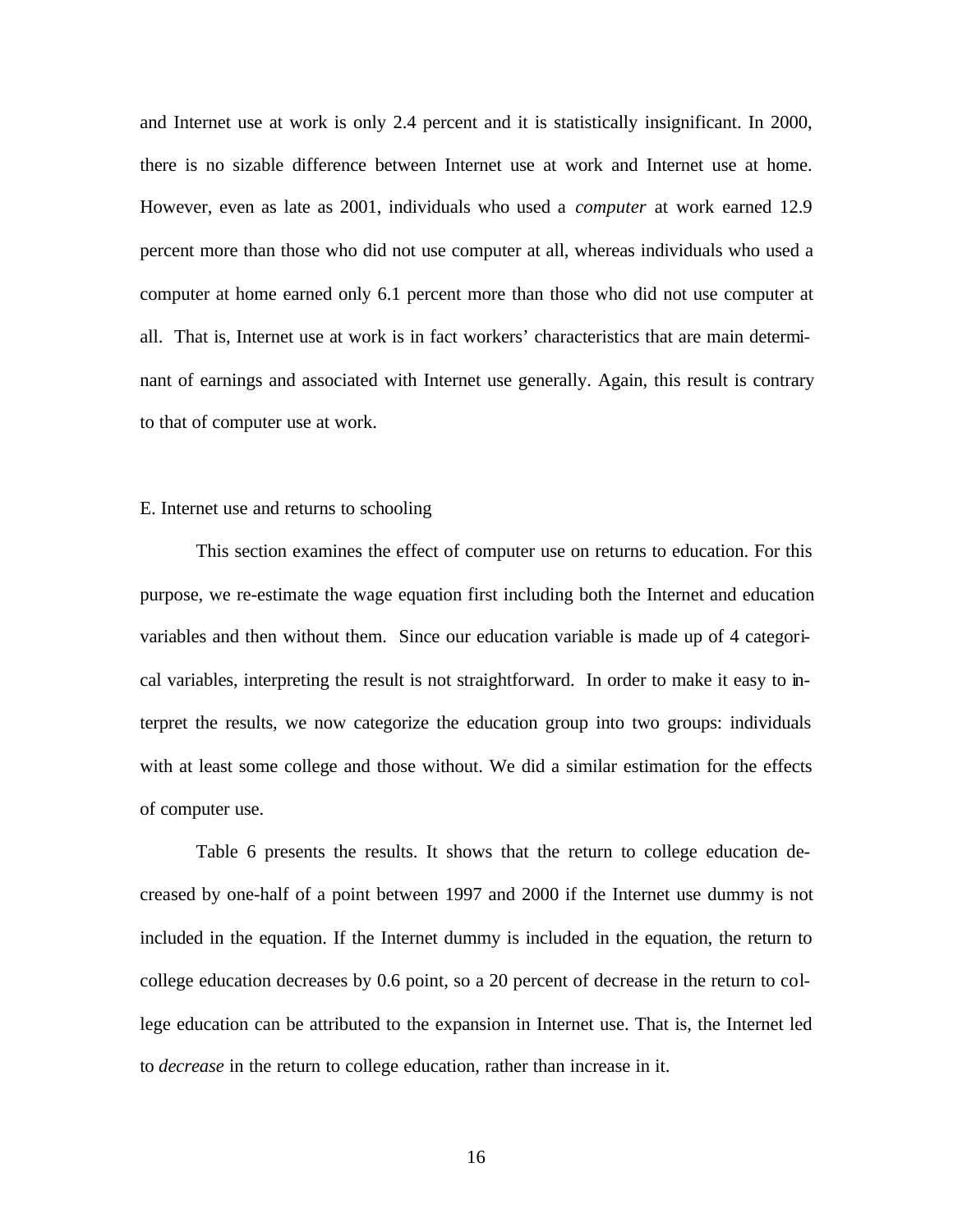The return to college education decreased by one point between 1997 and 2001, suggesting that the return to college education decreased by another half point between 2000 and 2001. If the computer dummy is included in the equation, the return to college education increases by 0.4 point, suggesting that the decrease in returns to education is attenuated by 40 percent due to the expansion in computer use. Using several other specifications including interaction dummies and other samples do not change the result qualitatively. Thus, we do not find any strong evidence that Internet use have led to an increase in the return to education, whereas computer use have might have done it.

## IV. Discussion

One of the interesting questions raised by Krueger is whether changes in the wage structure observed in 1980s would persist in 1990s. He speculated that the premium to computer use might decrease since the supply of computer-literate workers is likely to continue to increase in the future, whereas the demand for computer-literate workers is less likely to expand as rapidly as it did in the 1980s. On the other hand, he argued that there was little evidence that the value of computer skills had declined in early 1990s. Krueger concluded that computer training might, at least in the short run, be a profitable investment. Our results support his speculation, more or less; the return to computer use decreased a small amount during 1990s and there is still substantial amount of return to computer use even as recently as 2001. However, our results from Internet use are quite different; within less than three years, there was nearly 80% increase in Internet use at work, so it did remove the premiums attached to it.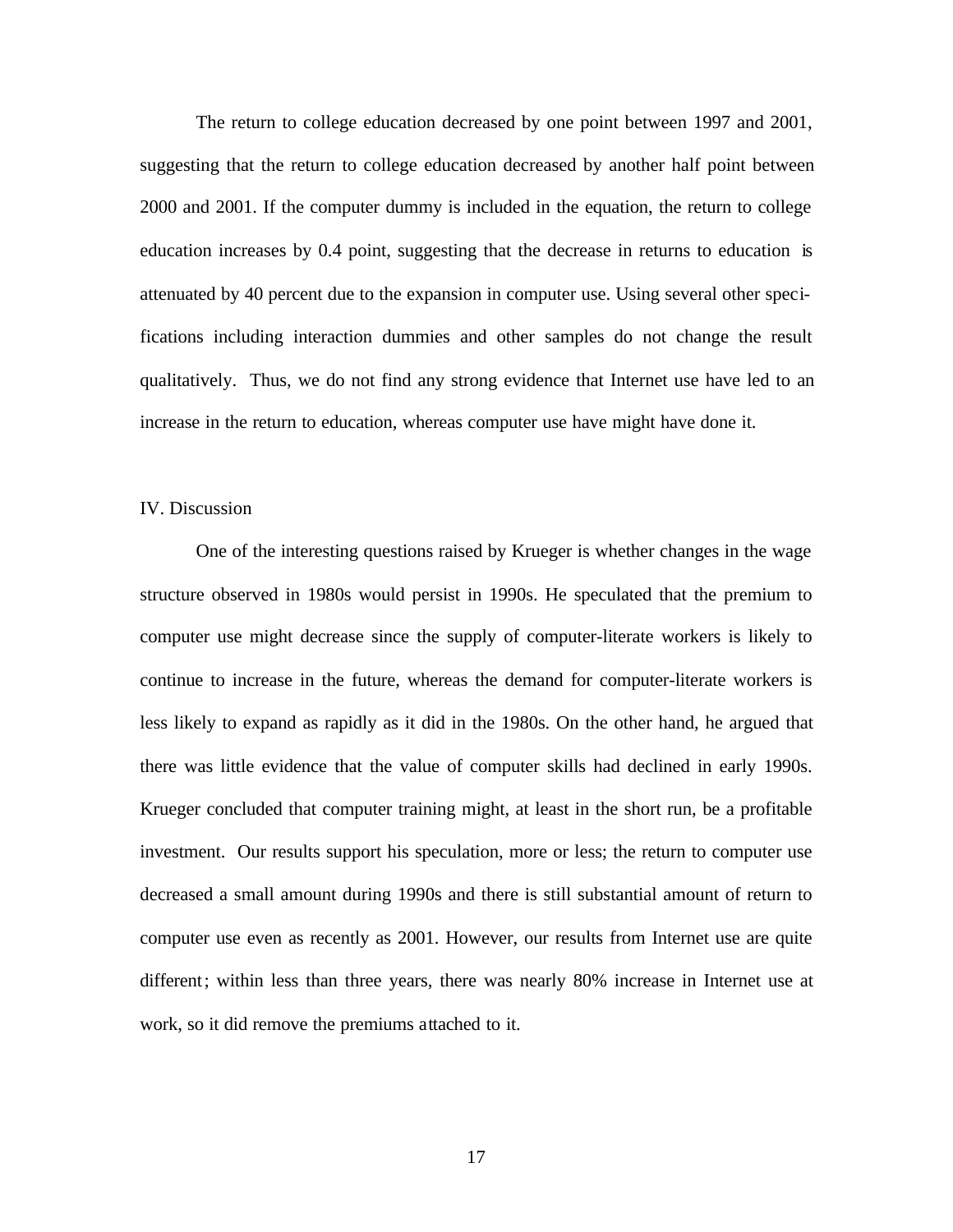Most of our results are consistent with this finding. Results suggests that the premium to Internet use since 1998, if any, is entirely due to the premium to general computer use, not due to the additional premium to Internet use. Our results also imply that the premiums to Internet use at work are not greater than the premiums to Internet use at home, suggesting that general Internet use is the main determinant of earnings, rather than Internet use at work. Furthermore, the premium to Internet use, if any, is not larger in the nonunion sector than it is in the union sector. If we regard Internet use as skill and unions are believed to compress skill differentials, it is difficult to explain this phenomenon. We note that all these results are in stark contrast to those regarding computer use.

Our study does not control for unobserved heterogeneity in any direct way. It is far from clear whether all these indirect exercises can remove potential bias from the estimates. On the other hand, it is not clear whether using a fixed-effects approach would yield a true return to the adoption of new technology. If returns to unobserved skills quickly changes in response to the introduction of a revolutionary technology, then using fixed-effects would be of less use. We cannot even imagine what the return to a professional computer-game player's unobserved skill would be ten years ago.

DiNardo and Pischke's findings do cast some doubt on the literal interpretation of the computer use wage differential as reflecting true returns to computer use, but it does not prove there is no link between change in wage structure and computer use. Although we still do not prove whether Krueger's estimates represent a return to skills or a selection effect, our results do suggest that computer use is quite different from Internet use in terms of its effect on wage structure. If selection is important for computer, we should expect it to be equally important for Internet. If returns to computer use are mostly a re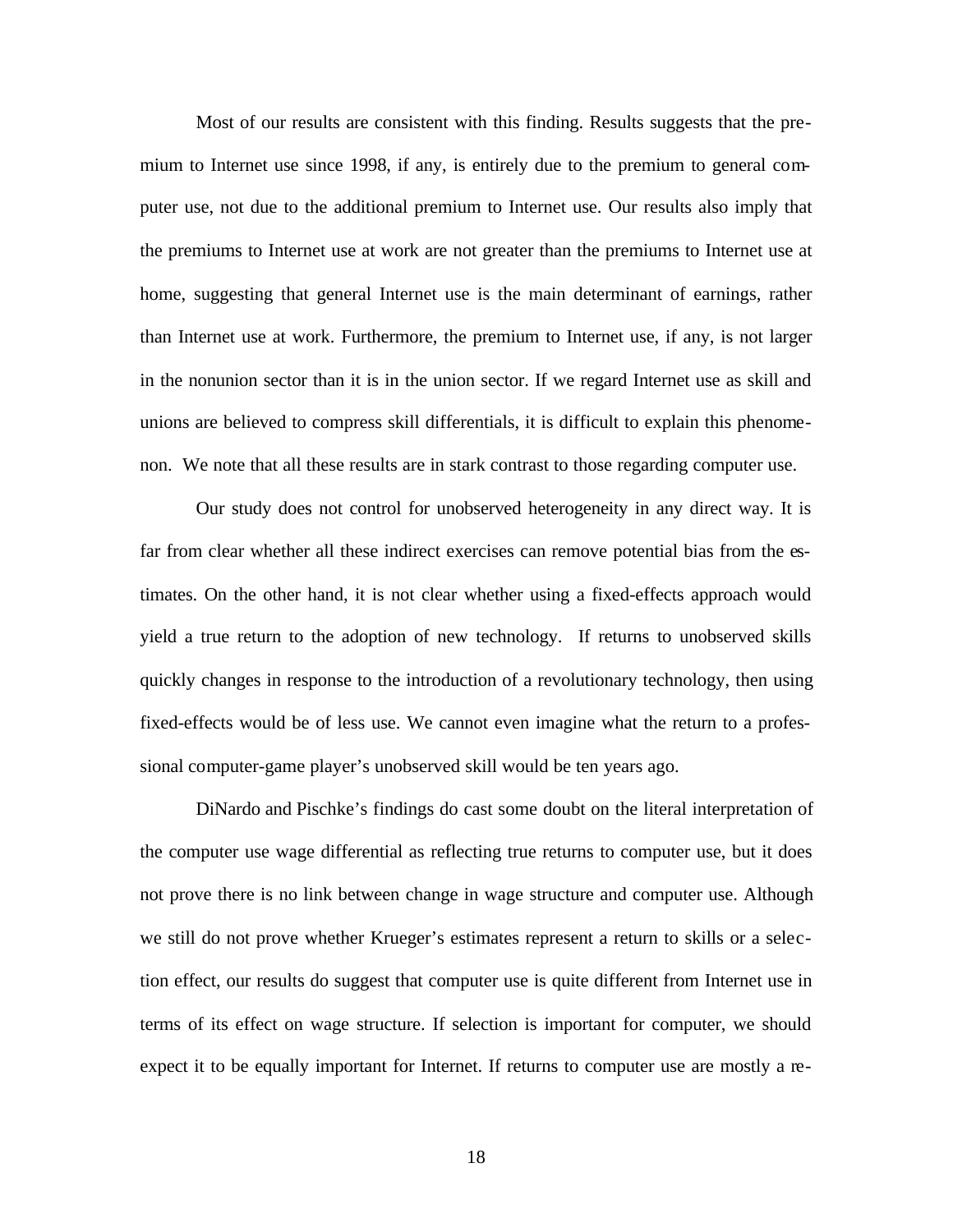flection of unobserved worker heterogeneity, it is difficult to explain the result for Internet.

Is the evolution of the wage structure tied to future development in technology? One of the leading hypotheses to explain the rapid changes of the wage structure in the US is the skill-biased technological change hypothesis. That is, the rapid changes in technology in the 1980s are responsible for much of the dramatic changes in the wage structure. As implied by Levy and Murnane (1996), it is possible that technologies may cause changes in productivity leaving the wage structure unchanged. However, the answer to the question might be closely related with whether the adoption of new technology is related with skill upgrading. For example, in their plant-level study, Doms, Dunne, and Troske (1997) show that the adoption of factory automation technologies is less correlated with skill upgrading than investment in new computer equipment. Likewise, we found little link between Internet use and its effect on wages, whereas the link between computer use and wages are stronger.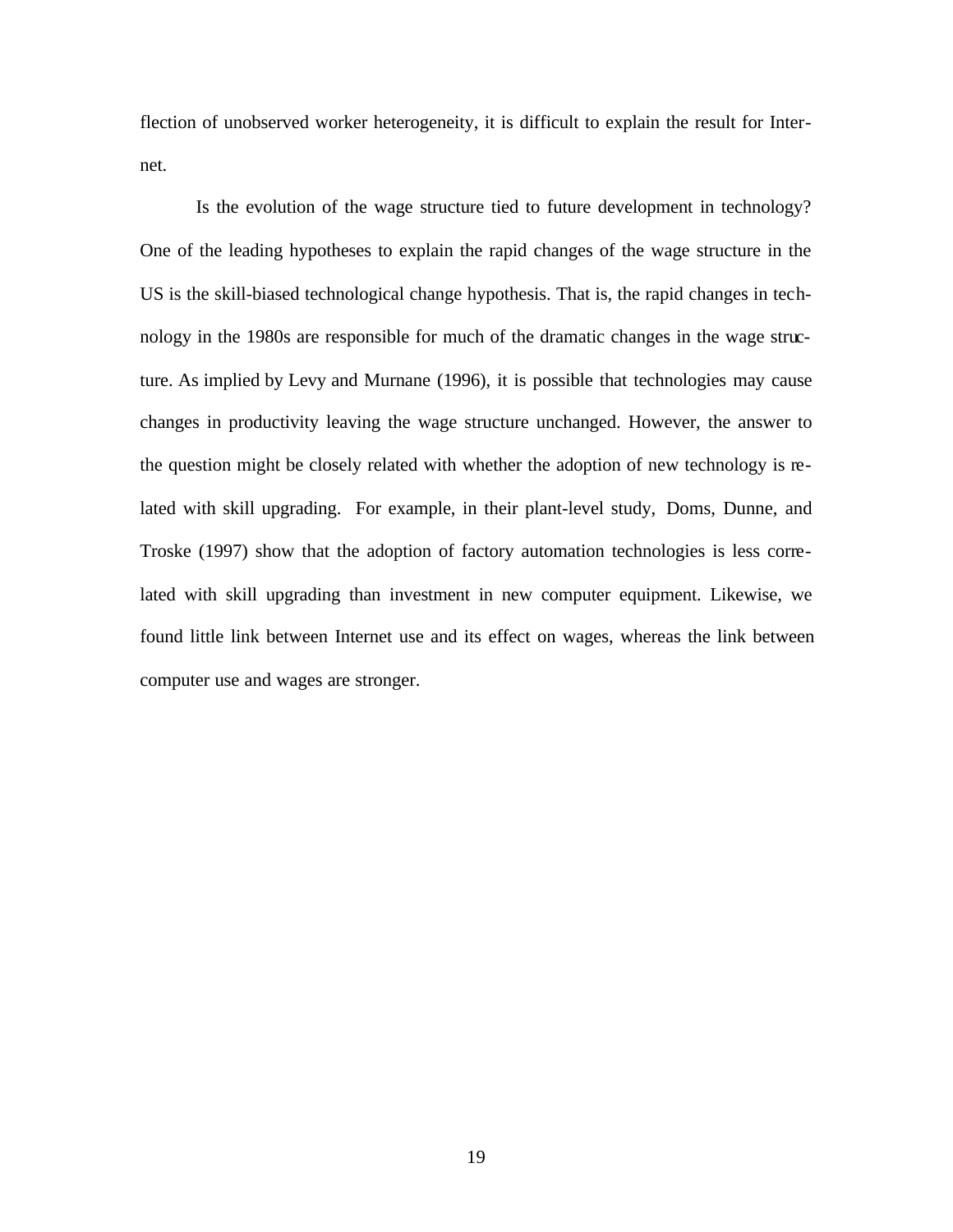References

Autor, David H., Lawrence R. Katz, and Alan B. Krueger. 1998. "Computing Inequality: Have Computers Changed the Labor Market?" *Quarterly Journal of Economics* 113: 1169-1213.

Card, David. 1991. "The Effects of Unions on the Distribution of Wages: Redistribution or Relabelling?" Princeton University, *Industrial Relations Section Working Paper* No. 287.

DiNardo, John E., and Jörn-Steffen Pischke. 1997. "The Returns to Computer Use Revisited: Have Pencils Changed the Wage Structure Too?" *Quarterly Journal of Economics* 112: 291-303.

DiNardo John E., Kevin Hallock, and Jörn-Steffen Pischke. 1997. "Unions and Managerial Pay." *National Bureau of Economic Research Working Paper* No. 6318 (Cambridge: Mass.)

Doms, Mark, Timothy Dunne, and Kenneth R. Troske. 1997. "Workers, Wages, and Technology." *Quarterly Journal of Economics* 112: 253-90.

Entorf, Horst, Michel Gollac, and Francis Kramarz. 1999. "Technologies, Wages, and Worker Selection." *Journal of Labor Economics* 17: 464-91.

Krashinsky, Harry A. 2000. "Do Marital Status and Computer Usage Really Change the Wage Structure? Evidence from a Sample of Twins." Working Paper #439, Department of Economics, Princeton University.

Krueger, Alan B. 1993. "How Computers Have Changed the Wage Structure: Evidence from Microdata, 1984-1989." *Quarterly Journal of Economics* 108: 33-60.

Levy, Frank, and Richard J. Murnane. 1996. "With What Skills Are Computers a Complement?" *American Economic Review* (*Papers and Proceedings*) 86: 258-62.

Peoples Jr., James. 1994. "Monopolistic Market Structure, Unionization, and Racial Wage Differentials." *Review of Economics and Statistics* 76: 207-11.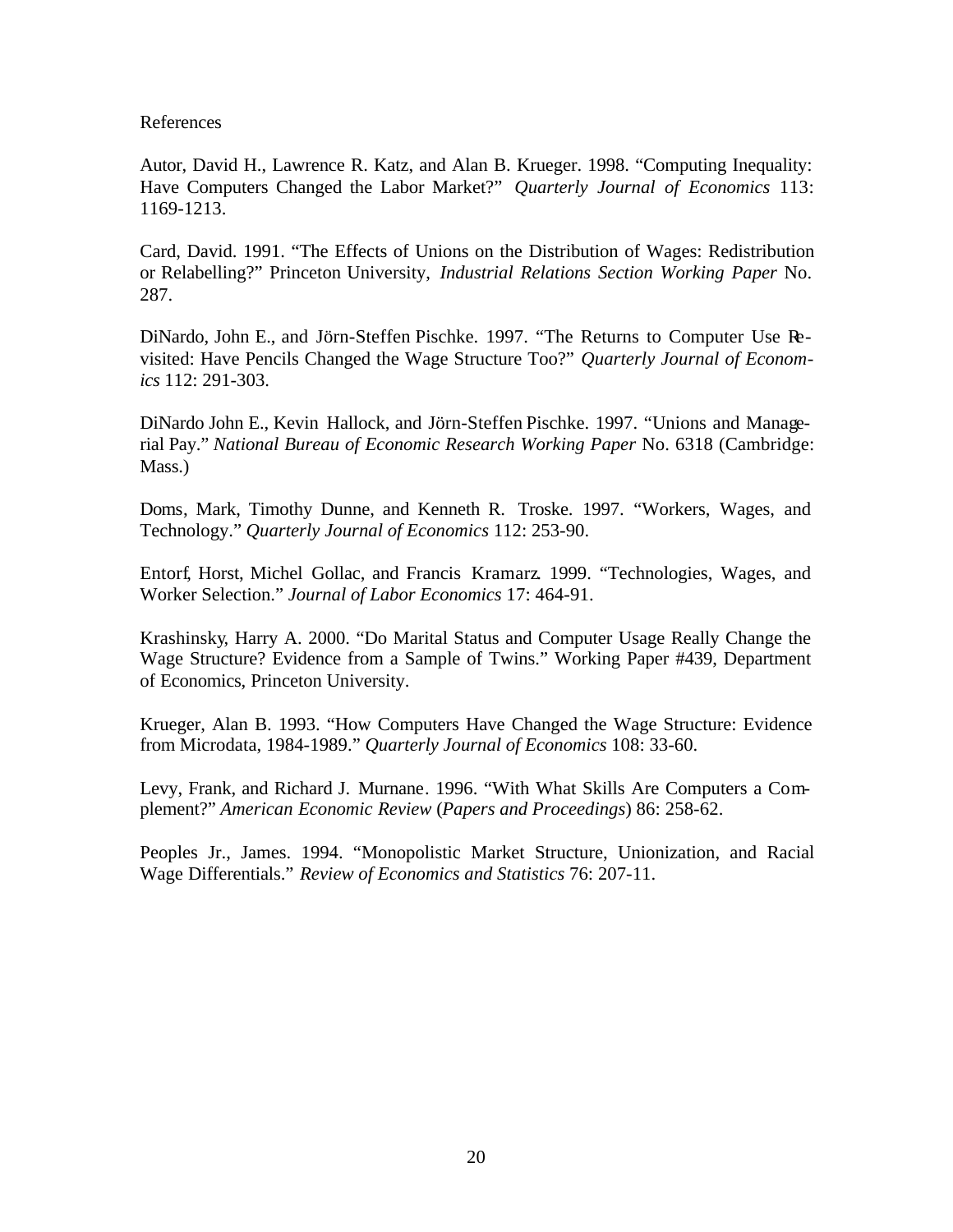|                |        | Use Internet at work       |        |                                              | Use a computer at work | Internet at work/com-<br>puter at work |        |        |               |               |               |
|----------------|--------|----------------------------|--------|----------------------------------------------|------------------------|----------------------------------------|--------|--------|---------------|---------------|---------------|
|                | (1)    | $\overline{(2)}$           | (3)    | (4)                                          | (5)                    | (6)                                    | (7)    | (8)    | (9)           | (10)          | (11)          |
|                |        | Oct.1997 Dec.1998 Aug.2000 |        | Oct.1984 Oct.1989 Oct.1993 Oct.1997 Sep.2001 |                        |                                        |        |        | 1997/<br>1997 | 1998/<br>1997 | 2000/<br>2001 |
| All workers    | 16.2   | 24.5                       | 29.1   | 25.1                                         | 37.4                   | 46.6                                   | 48.2   | 52.5   | 33.6          | 50.8          | 55.4          |
| Gender         |        |                            |        |                                              |                        |                                        |        |        |               |               |               |
| Men            | 17.1   | 24.4                       | 27.7   | 21.6                                         | 32.2                   | 41.1                                   | 42.8   | 47.2   | 40.0          | 57.0          | 58.7          |
| Women          | 15.2   | 24.7                       | 30.6   | 29.6                                         | 43.8                   | 53.2                                   | 54.2   | 58.4   | 28.0          | 45.6          | 52.4          |
| Education      |        |                            |        |                                              |                        |                                        |        |        |               |               |               |
| Less than      | 0.7    | 4.9                        | 4.2    | 5.1                                          | 7.7                    | 10.4                                   | 6.4    | 8.2    | 10.9          | 76.6          | 51.2          |
| high           |        |                            |        |                                              |                        |                                        |        |        |               |               |               |
| High school    | 5.8    | 13.1                       | 16.7   | 19.2                                         | 28.4                   | 34.6                                   | 31.8   | 34.5   | 18.2          | 41.2          | 48.4          |
| Some college   | 15.7   | 25.8                       | 29.9   | 30.6                                         | 45.0                   | 53.1                                   | 54.2   | 56.7   | 29.0          | 47.6          | 52.7          |
| College        | 35.4   | 43.6                       | 50.7   | 42.1                                         | 58.5                   | 70.2                                   | 74.3   | 78.3   | 47.6          | 58.7          | 64.8          |
| Race           |        |                            |        |                                              |                        |                                        |        |        |               |               |               |
| White          | 16.9   | 25.2                       | 29.8   | 25.8                                         | 38.5                   | 48.0                                   | 49.6   | 54.0   | 34.1          | 50.8          | 55.2          |
| Black          | 10.1   | 18.6                       | 22.7   | 18.6                                         | 28.1                   | 36.7                                   | 36.6   | 40.6   | 27.6          | 50.8          | 55.9          |
| Age            |        |                            |        |                                              |                        |                                        |        |        |               |               |               |
| Age 18-24      | 9.1    | 29.0                       | 31.5   | 20.5                                         | 29.6                   | 34.3                                   | 34.0   | 34.8   | 26.8          | 85.3          | 90.5          |
| Age 25-39      | 17.9   | 26.6                       | 31.3   | 29.6                                         | 41.4                   | 49.8                                   | 51.6   | 55.9   | 34.7          | 51.6          | 56.0          |
| Age 40-54      | 18.7   | 22.5                       | 28.4   | 23.9                                         | 38.9                   | 50.0                                   | 53.3   | 57.7   | 35.1          | 42.2          | 49.2          |
| Age 55-64      | 13.2   | 17.0                       | 20.5   | 17.7                                         | 27.0                   | 37.3                                   | 43.1   | 51.6   | 30.6          | 39.4          | 39.7          |
| Occupation     |        |                            |        |                                              |                        |                                        |        |        |               |               |               |
| Blue-collar    | 3.6    | 9.9                        | 12.7   | 7.1                                          | 11.2                   | 17.1                                   | 20.1   | 24.0   | 17.9          | 49.3          | 52.9          |
| White-collar   | 25.4   | 33.9                       | 40.0   | 39.7                                         | 56.6                   | 67.6                                   | 69.7   | 72.8   | 36.4          | 48.6          | 54.9          |
| Union member   |        |                            |        |                                              |                        |                                        |        |        |               |               |               |
| Yes            | 12.9   | 21.7                       | 25.0   | 19.9                                         | 31.8                   | 39.1                                   | 45.6   | 51.0   | 28.3          | 47.6          | 49.0          |
| $\rm No$       | 16.3   | 24.6                       | 29.2   | 25.3                                         | 37.7                   | 46.9                                   | 48.3   | 52.5   | 33.7          | 50.9          | 55.6          |
| Hours          |        |                            |        |                                              |                        |                                        |        |        |               |               |               |
| Part-time      | 7.5    | 22.8                       | 22.4   | 14.8                                         | 24.4                   | 29.3                                   | 31.7   | 38.2   | 23.7          | 71.9          | 58.6          |
| Full-time      | 18.1   | 24.9                       | 30.2   | 29.3                                         | 42.3                   | 51.0                                   | 51.7   | 55.4   | 35.0          | 48.2          | 54.5          |
| Region         |        |                            |        |                                              |                        |                                        |        |        |               |               |               |
| Northeast      | 15.8   | 23.3                       | 28.4   | 25.5                                         | 37.6                   | 46.9                                   | 48.4   | 53.3   | 32.6          | 48.1          | 53.3          |
| Midwest        | 15.4   | 25.3                       | 30.1   | 24.3                                         | 36.6                   | 46.7                                   | 48.8   | 53.3   | 31.6          | 51.8          | 56.5          |
| South          | 15.5   | 23.1                       | 27.4   | 23.2                                         | 36.6                   | 45.0                                   | 46.9   | 51.1   | 33.0          | 49.3          | 53.6          |
| West           | 18.1   | 26.5                       | 30.5   | 28.9                                         | 39.7                   | 48.8                                   | 48.9   | 52.6   | 37.0          | 54.2          | 58.0          |
| Number of obs. | 60,091 | 60,196                     | 60,698 | 61,704                                       | 62,748                 | 59,852                                 | 60,091 | 71,090 |               |               |               |

# Table 1. Percent of Workers in Various Categories Who Use Internet at Work / Computer at Work

Columns (4), (5), and (6) are from Table 4 in Autor, Katz, and Krueger (1997). The other columns are the authors' tabulations. Data for all columns are from the Current Population Survey.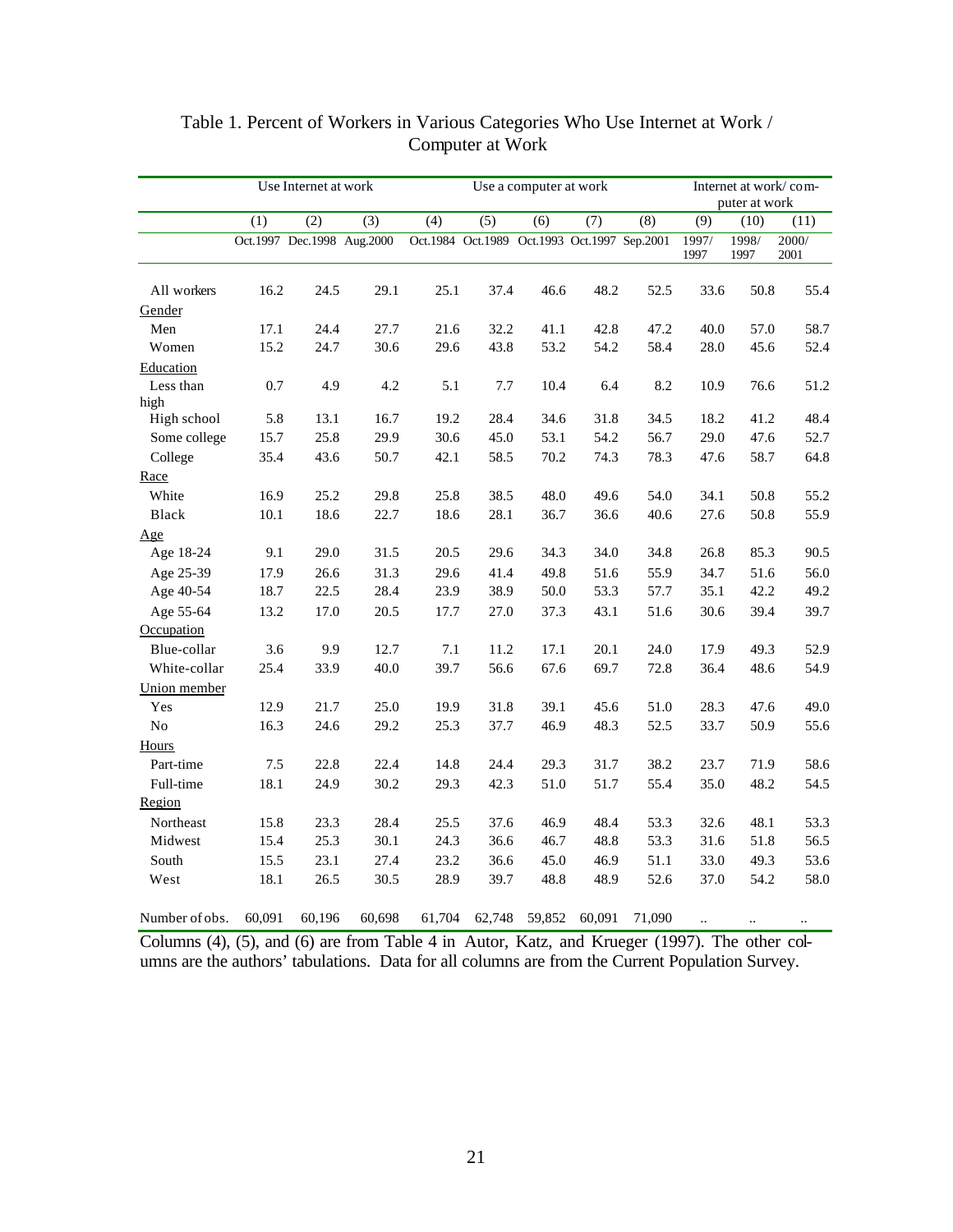|                         | (1)      | (2)      | (3)      | (4)                 | (5)      | (6)      | (7)      | (8)      | (9)                  |
|-------------------------|----------|----------|----------|---------------------|----------|----------|----------|----------|----------------------|
|                         | Oct.     | Dec.     | Aug.     | Oct.                | Dec.     | Aug.     | Oct.     | Oct.     | Sep.                 |
|                         | 1997     | 1998     | 2000     | 1997                | 1998     | 2000     | 1997     | 1997     | 2001                 |
| Use internet at<br>work | 0.190    | 0.114    | 0.088    | 0.126               | 0.083    | 0.052    | 0.074    |          | $\ddot{\phantom{0}}$ |
|                         | (0.016)  | (0.012)  |          | $(0.011)$ $(0.015)$ | (0.011)  | (0.010)  | (0.016)  |          |                      |
| Use computer at         |          |          |          |                     |          |          | 0.113    | 0.129    | 0.102                |
| work                    |          |          |          |                     |          |          | (0.010)  | (0.010)  | (0.009)              |
| High school             | 0.212    | 0.213    | 0.175    | 0.186               | 0.196    | 0.158    | 0.168    | 0.171    | 0.183                |
|                         | (0.019)  | (0.018)  | (0.018)  | (0.018)             | (0.017)  | (0.017)  | (0.018)  | (0.018)  | (0.018)              |
| Some college            | 0.311    | 0.316    | 0.283    | 0.249               | 0.257    | 0.217    | 0.218    | 0.222    | 0.222                |
|                         | (0.020)  | (0.019)  | (0.019)  | (0.019)             | (0.018)  | (0.018)  | (0.019)  | (0.019)  | (0.019)              |
| College                 | 0.507    | 0.535    | 0.472    | 0.367               | 0.396    | 0.333    | 0.333    | 0.338    | 0.372                |
|                         | (0.023)  | (0.022)  | (0.023)  | (0.022)             | (0.022)  | (0.022)  | (0.022)  | (0.022)  | (0.022)              |
| Graduate                | 0.687    | 0.706    | 0.671    | 0.465               | 0.504    | 0.439    | 0.431    | 0.440    | 0.510                |
|                         | (0.036)  | (0.034)  | (0.033)  | (0.035)             | (0.033)  | (0.032)  | (0.034)  | (0.034)  | (0.032)              |
| Age                     | 0.045    | 0.042    | 0.047    | 0.039               | 0.034    | 0.039    | 0.038    | 0.038    | 0.033                |
|                         | (0.002)  | (0.002)  | (0.002)  | (0.002)             | (0.002)  | (0.002)  | (0.002)  | (0.002)  | (0.002)              |
| Age-squared $\div 100$  | $-0.049$ | $-0.043$ | $-0.051$ | $-0.042$            | $-0.035$ | $-0.042$ | $-0.041$ | $-0.041$ | $-0.034$             |
|                         | (0.003)  | (0.003)  | (0.003)  | (0.003)             | (0.003)  | (0.003)  | (0.003)  | (0.003)  | (0.003)              |
| Black (1=yes)           | $-0.117$ | $-0.084$ | $-0.053$ | $-0.078$            | $-0.046$ | $-0.026$ | $-0.067$ | $-0.068$ | $-0.045$             |
|                         | (0.014)  | (0.014)  | (0.015)  | (0.013)             | (0.013)  | (0.014)  | (0.013)  | (0.013)  | (0.013)              |
| Other race $(1 = yes)$  | 0.006    | $-0.049$ | $-0.059$ | 0.012               | $-0.031$ | $-0.048$ | 0.020    | 0.019    | $-0.014$             |
|                         | (0.020)  | (0.020)  | (0.019)  | (0.019)             | (0.018)  | (0.018)  | (0.019)  | (0.019)  | (0.017)              |
| Par-time (1=yes)        | $-0.155$ | $-0.209$ | $-0.172$ | $-0.125$            | $-0.171$ | $-0.134$ | $-0.111$ | $-0.113$ | $-0.142$             |
|                         | (0.011)  | (0.011)  | (0.012)  | (0.011)             | (0.011)  | (0.011)  | (0.011)  | (0.011)  | (0.010)              |
| Lives in SMSA           | 0.058    | 0.061    | 0.077    | 0.056               | 0.060    | 0.075    | 0.056    | 0.057    | 0.059                |
| $(1 = yes)$             |          |          |          |                     |          |          |          |          |                      |
|                         | (0.009)  | (0.009)  | (0.009)  | (0.008)             | (0.008)  | (0.008)  | (0.008)  | (0.008)  | (0.008)              |
| Veteran $(1 = yes)$     | 0.033    | 0.018    | 0.065    | 0.027               | 0.020    | 0.057    | 0.026    | 0.027    | 0.046                |
|                         | (0.016)  | (0.016)  | (0.017)  | (0.015)             | (0.015)  | (0.016)  | (0.015)  | (0.015)  | (0.014)              |
| Female $(1 = yes)$      | $-0.103$ | $-0.154$ | $-0.116$ | $-0.080$            | $-0.113$ | $-0.077$ | $-0.087$ | $-0.090$ | $-0.087$             |
|                         | (0.013)  | (0.013)  | (0.013)  | (0.013)             | (0.012)  | (0.012)  | (0.012)  | (0.012)  | (0.012)              |
| Married (1=yes)         | 0.137    | 0.114    | 0.122    | 0.114               | 0.095    | 0.099    | 0.113    | 0.111    | 0.084                |
|                         | (0.013)  | (0.013)  | (0.013)  | (0.012)             | (0.013)  | (0.012)  | (0.012)  | (0.012)  | (0.012)              |
| Married*female          | $-0.102$ | $-0.035$ | $-0.068$ | $-0.097$            | $-0.046$ | $-0.076$ | $-0.099$ | $-0.099$ | $-0.082$             |
|                         | (0.017)  | (0.018)  | (0.018)  | (0.016)             | (0.016)  | (0.016)  | (0.016)  | (0.016)  | (0.015)              |
| Union member            | 0.245    | 0.212    | 0.188    | 0.247               | 0.212    | 0.188    | 0.234    | 0.248    | 0.198                |
| $(1 = yes)$             | (0.013)  | (0.013)  |          | $(0.013)$ $(0.012)$ | (0.012)  | (0.012)  | (0.011)  | (0.012)  | (0.011)              |
| 8 occupation<br>dummies | No       | $\rm No$ | No       | Yes                 | Yes      | Yes      | Yes      | Yes      | Yes                  |
| R2                      | 0.375    | 0.392    | 0.359    | 0.458               | 0.477    | 0.459    | 0.466    | 0.465    | 0.437                |
| Number of obs.          | 7766     | 7739     | 7966     | 7766                | 7739     | 7966     | 7766     | 7766     | 9171                 |

Table 2. OLS Regression Estimates of the Effect of Internet and Computer Use on Pay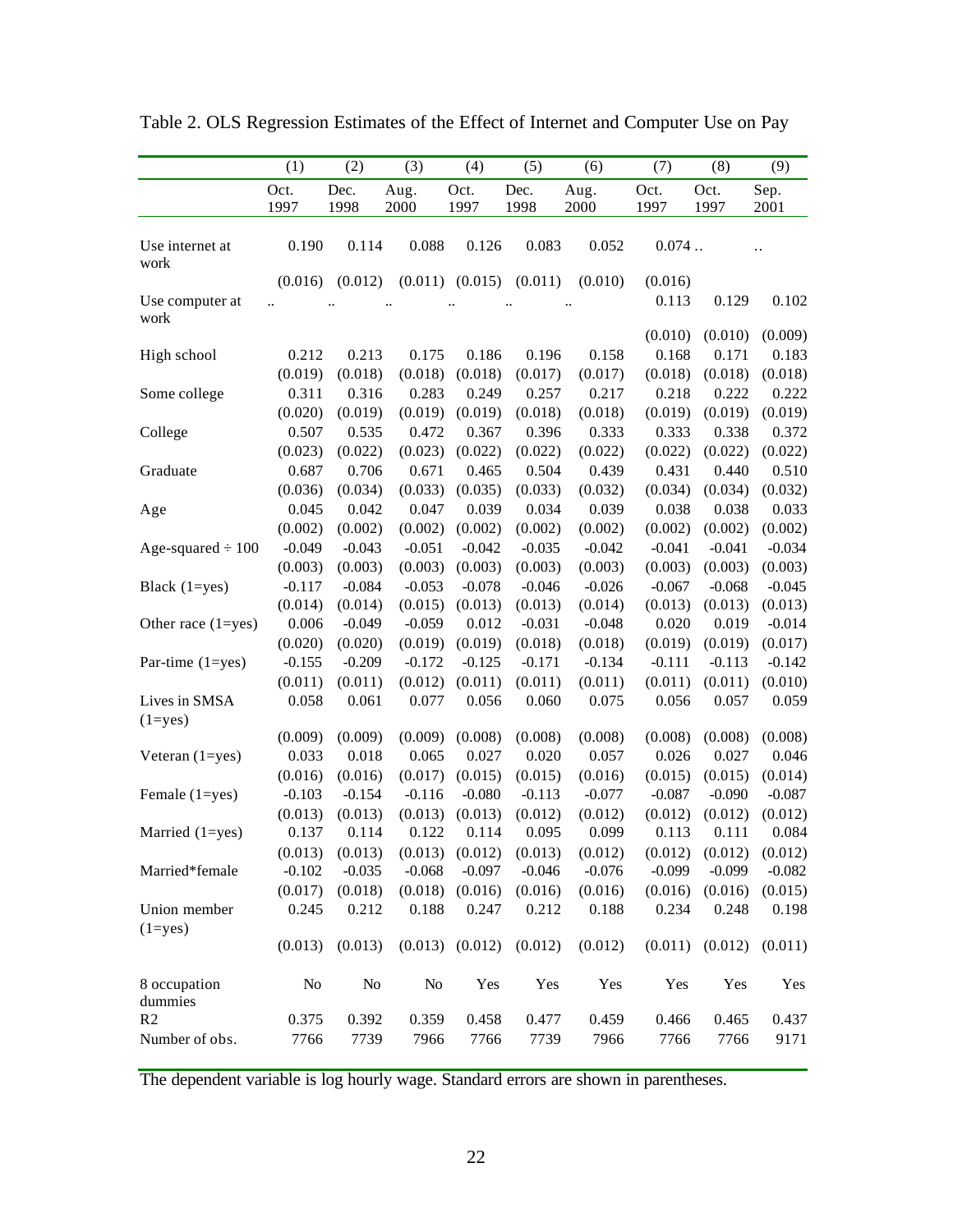|                           | 1998     | 2000     |
|---------------------------|----------|----------|
|                           |          |          |
| Internet use              | 0.057    | 0.031    |
|                           | (0.021)  | (0.020)  |
| E-mail                    | 0.024    | $-0.016$ |
|                           | (0.020)  | (0.018)  |
| Checking news/weather     | $-0.018$ | $-0.004$ |
|                           | (0.023)  | (0.022)  |
| Job related tasks         | 0.073    | 0.087    |
|                           | (0.021)  | (0.018)  |
| Making phone calls        | $-0.004$ | 0.056    |
|                           | (0.049)  | (0.053)  |
| Other use                 | $-0.039$ | 0.027    |
|                           | (0.042)  | (0.037)  |
| Information search        | 0.038    | 0.022    |
|                           | (0.020)  | (0.018)  |
| Shopping, paying bills    | 0.026    | 0.053    |
|                           | (0.035)  | (0.028)  |
| Search for jobs           | $-0.038$ | $-0.101$ |
|                           | (0.030)  | (0.030)  |
| <b>Educational</b> course | $-0.094$ | $-0.066$ |
|                           | (0.022)  | (0.021)  |
|                           |          |          |

Table 3. The Return to Various Uses of Internet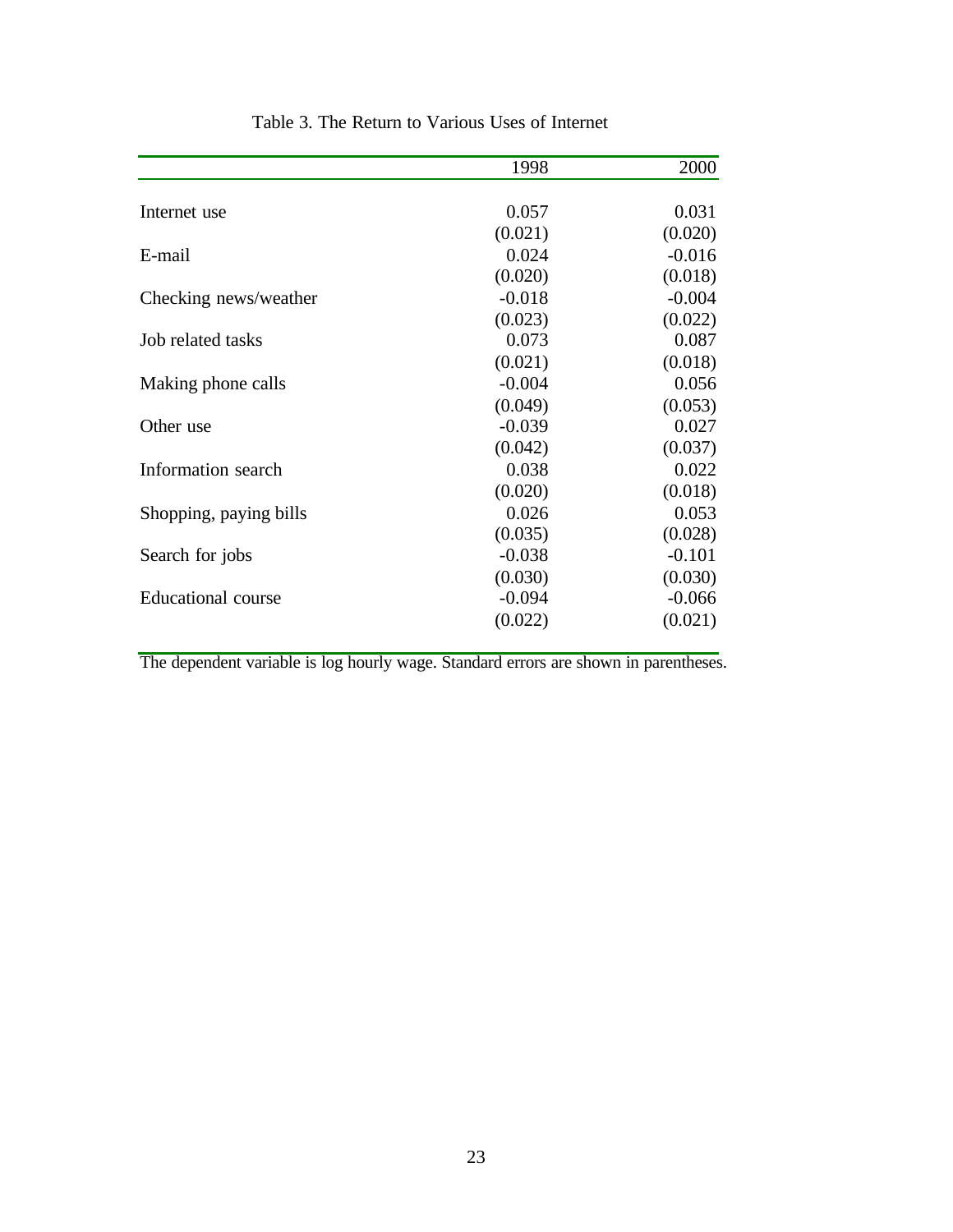|                      |                                                                     |                      |     |                                                             | Oct. 1997                                         |
|----------------------|---------------------------------------------------------------------|----------------------|-----|-------------------------------------------------------------|---------------------------------------------------|
|                      |                                                                     |                      |     |                                                             |                                                   |
| 0.126                | 0.098                                                               | $\ddot{\phantom{0}}$ | . . | $\ddot{\phantom{0}}$                                        | 0.016                                             |
| (0.031)              | (0.030)                                                             |                      |     |                                                             | (0.047)                                           |
| 0.112                | 0.084                                                               | $\ddot{\phantom{0}}$ | . . | . .                                                         | 0.123                                             |
| (0.013)              | (0.012)                                                             |                      |     |                                                             | (0.018)                                           |
|                      |                                                                     |                      |     |                                                             |                                                   |
| $\ddot{\phantom{0}}$ |                                                                     |                      |     | 0.077                                                       | 0.103                                             |
|                      |                                                                     |                      |     | (0.025)                                                     | (0.026)                                           |
| $\ddotsc$            |                                                                     |                      |     | 0.161                                                       | 0.150                                             |
|                      |                                                                     |                      |     | (0.010)                                                     | (0.011)                                           |
|                      | Oct. 1997 Dec. 1998<br>0.073<br>(0.044)<br>0.206<br>(0.017)<br><br> | Aug. 2000            |     | Oct. 1989 Oct. 1997<br>0.078<br>(0.018)<br>0.204<br>(0.009) | Sep. 2001<br>0.106<br>(0.025)<br>0.176<br>(0.010) |

Table 4. The Return to Internet and Computer Use at Work by Union Status

The result for October 1989 is from Krueger (1993). The dependent variable is log hourly wage. Standard errors are shown in parentheses.

|  |  | Table 5. The Return to Internet Use at Work, Home, and Work and Home |  |  |  |  |  |  |
|--|--|----------------------------------------------------------------------|--|--|--|--|--|--|
|--|--|----------------------------------------------------------------------|--|--|--|--|--|--|

|               |           | Internet  | Computer  |           |           |  |  |  |  |
|---------------|-----------|-----------|-----------|-----------|-----------|--|--|--|--|
|               | Dec. 1998 | Aug. 2000 | Oct. 1989 | Oct. 1997 | Sep. 2001 |  |  |  |  |
| Home or work  |           |           |           |           |           |  |  |  |  |
| Work          | 0.118     | 0.082     | 0.177     | 0.151     | 0.121     |  |  |  |  |
|               | (0.014)   | (0.014)   | (0.009)   | (0.011)   | (0.014)   |  |  |  |  |
| Home          | 0.096     | 0.086     | 0.070     | 0.051     | 0.059     |  |  |  |  |
|               | (0.012)   | (0.011)   | (0.019)   | (0.014)   | (0.011)   |  |  |  |  |
| Home and work | $-0.030$  | 0.010     | 0.017     | 0.024     | 0.022     |  |  |  |  |
|               | (0.025)   | (0.021)   | (0.023)   | (0.020)   | (0.017)   |  |  |  |  |